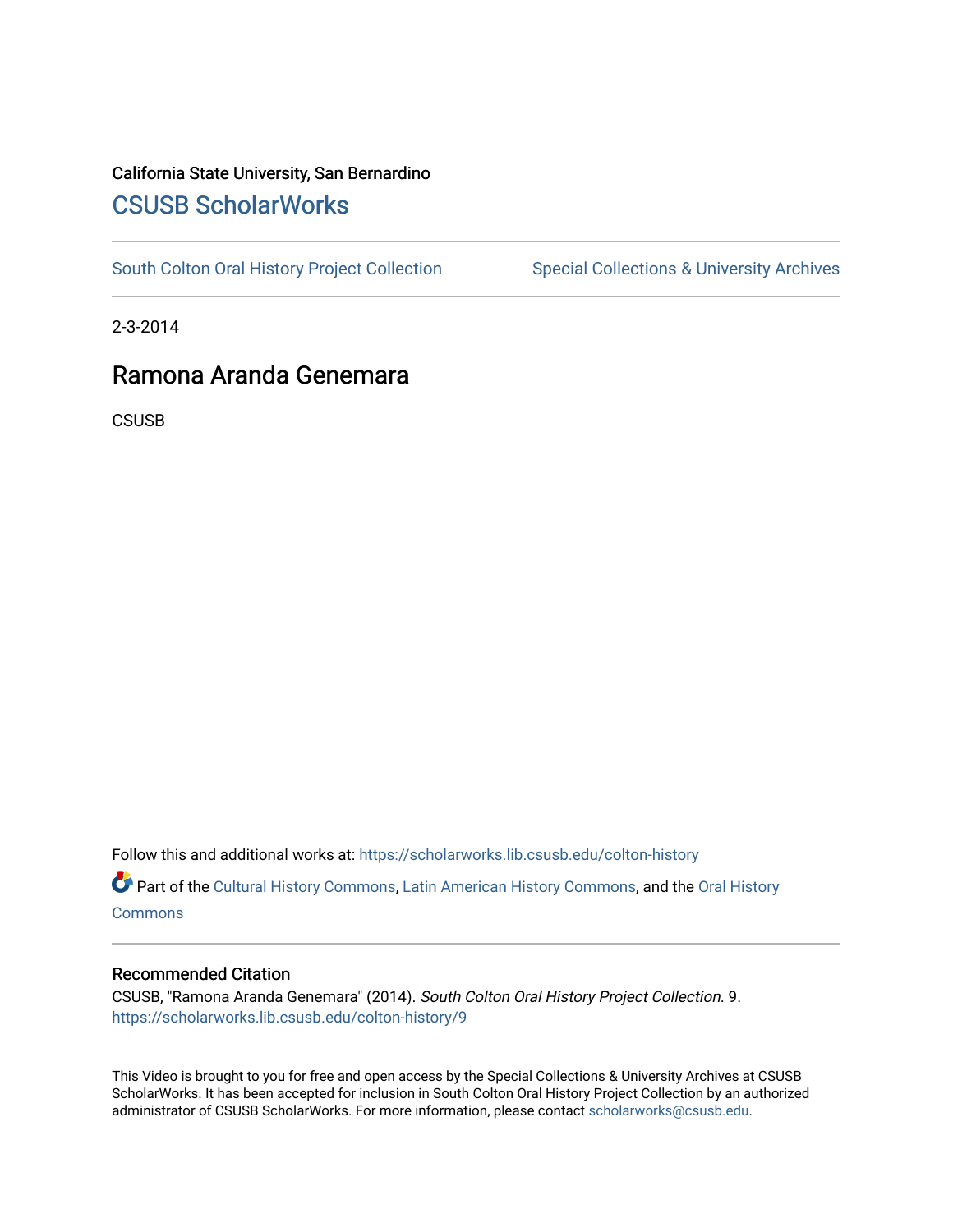#### **Oral History Project of Colton, CA – 2/3/14**

**Dr. Rivera:** Good afternoon, my name is Dr. Tom Rivera, and in partnership with the library here at Cal State San Bernardino, we are doing an oral history of South Colton. The names of the committee members that we have for our program: first of all, we have Mr. Henry Vasquez who's here this afternoon, and Mr. Frank Acosta. We are thoroughly interested in just recording some of the incidents that happened between 1890 and the late 1960s.

This afternoon we have Ms. Ramona Aranda Genemara. Welcome, thank you so much for being with us for this interview. I called you on short notice, and volunteered right away to be with us.

Why don't we start our interview: tell us about your Mom and Dad, where did Mom and Dad come from?

**Ms. Genemara:** Well, they originated from León, Guanajuato, Mexico, and they married in 1923. My father decided they didn't want to stay in Mexico because of the revolution.

My Mother had lost her Father in the revolution. My Mother married very young – she was only 16.

They lived in León, Guanajuato for a short time, and then they decided that they were going to come to the United States because they were offering them jobs in the United States. My Father hooked up with the (inaudible), which is a group that had come to Mexico to recruit men and families, and to bring them across the border with a green card to work. Some went to Arizona, New Mexico, and California.

**Dr. Rivera:** And your Dad came to California?

**Ms. Genemara:** No, they first took him to Arizona to some mines… I don't remember what kind of mines they were. But he stayed for a very, very short time there. He had a nephew living in Oro Grande, California; his nephew wrote him and told him they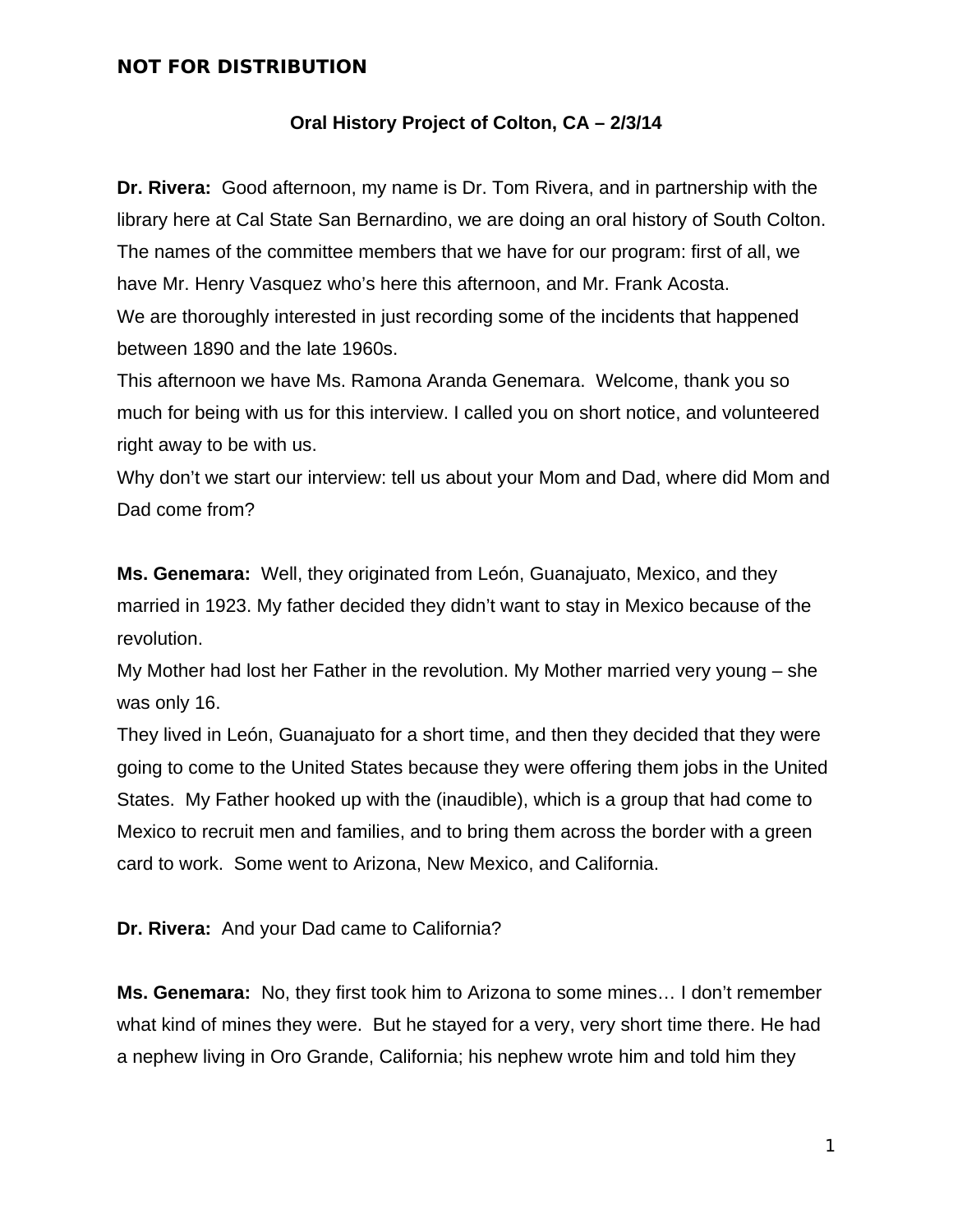were hiring at the cement plant in Oro Grande. So, my Father said, okay, we're going to California because the weather was severe where they had stopped… My Mother was expecting me at the time, in 1924 I was born.

**Dr. Rivera:** And you're the oldest of the family?

**Ms. Genemara:** I am the oldest…

**Dr. Rivera:** How many kids did your Mom and Dad have?

**Ms. Genemara:** Total was 11 of us.

**Dr. Rivera:** How many girls and boys?

**Ms. Genemara:** There's 5 girls and 6 boys.

**Dr. Rivera:** After Oro Grande you moved to Colton?

**Ms. Genemara:** No, my Father applied at the Santa Fe Railroad Station to work, and I think he worked maybe a few months there, and then from there he came to Colton. They went over that bridge that used to go up over the railroads and make a sharp turn and then come down on the other side: in an L shape, before the bridge that is there right now. I got to go over that bridge several times, and I was so scared I didn't think that Model-A was going to make it… it was pretty steep… (Laughter)

**Dr. Rivera:** What year was that, Ramona?

**Ms. Genemara:** 1928.

**Dr. Rivera:** Is 1928 when you guys came to Colton?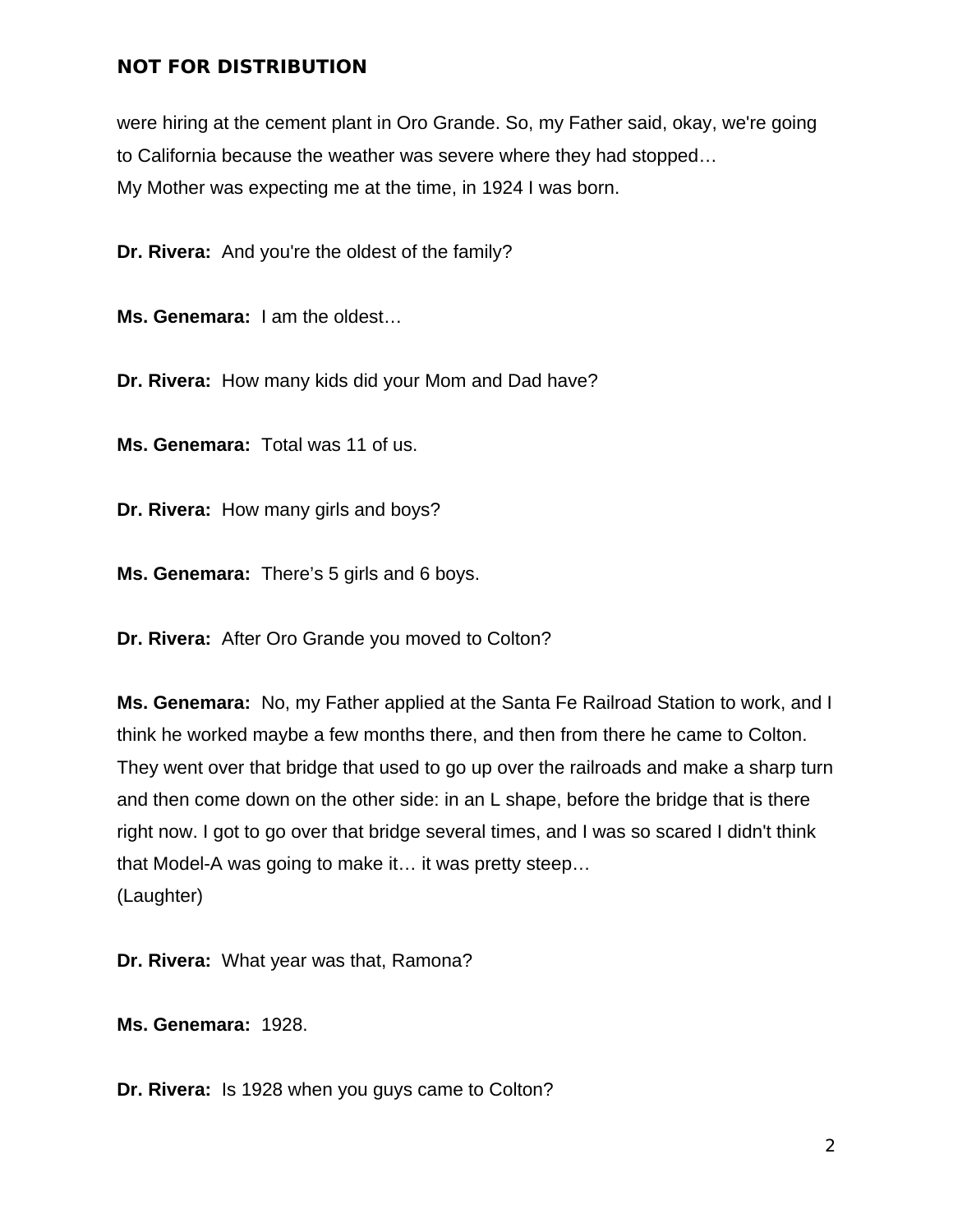**Ms. Genemara:** Yes, well, my sister was born in San Bernardino, just before we moved to Colton.

**Dr. Rivera:** When you moved to Colton, where was your first house located?

**Ms. Genemara:** (Inaudible) in the middle block of 'N' Street, and that's where we celebrated one Christmas and several other things. That's where I first rode in a Model-T. It was a brand new car [that belonged to one of my] relatives… I think it was a Ford.

**Dr. Rivera:** A Ford Model-T. The biggest thrill in your life during that period… How old were you?

**Ms. Genemara:** I had to have been about 5. During the time that I was 5 years old, my Father knew a professor, a Spanish professor who came from Mexico, Professor Leira, and he enrolled me into the school. I learned Spanish before I learned English... There was a gentleman who used to come around selling Menudo in a little cart, he had a big pot, I don't know how he kept it hot, but, anyway, it was the best Menudo you ever had.

(Laughter)

**Dr. Rivera:** You mentioned that it was quite an experience when you started school, what did you meant by that?

**Ms. Genemara:** Oh, the experience was: you-know when you come to a new area, you don't know anybody. So this little school signed up most of the kids that were my age. When we went to kindergarten at 6 years old, it was the same gang – we were all going to the school, which was the old Garfield that was on La Cadena at the time.

**Dr. Rivera: Okay, La Cadena and 7<sup>th</sup> Street?**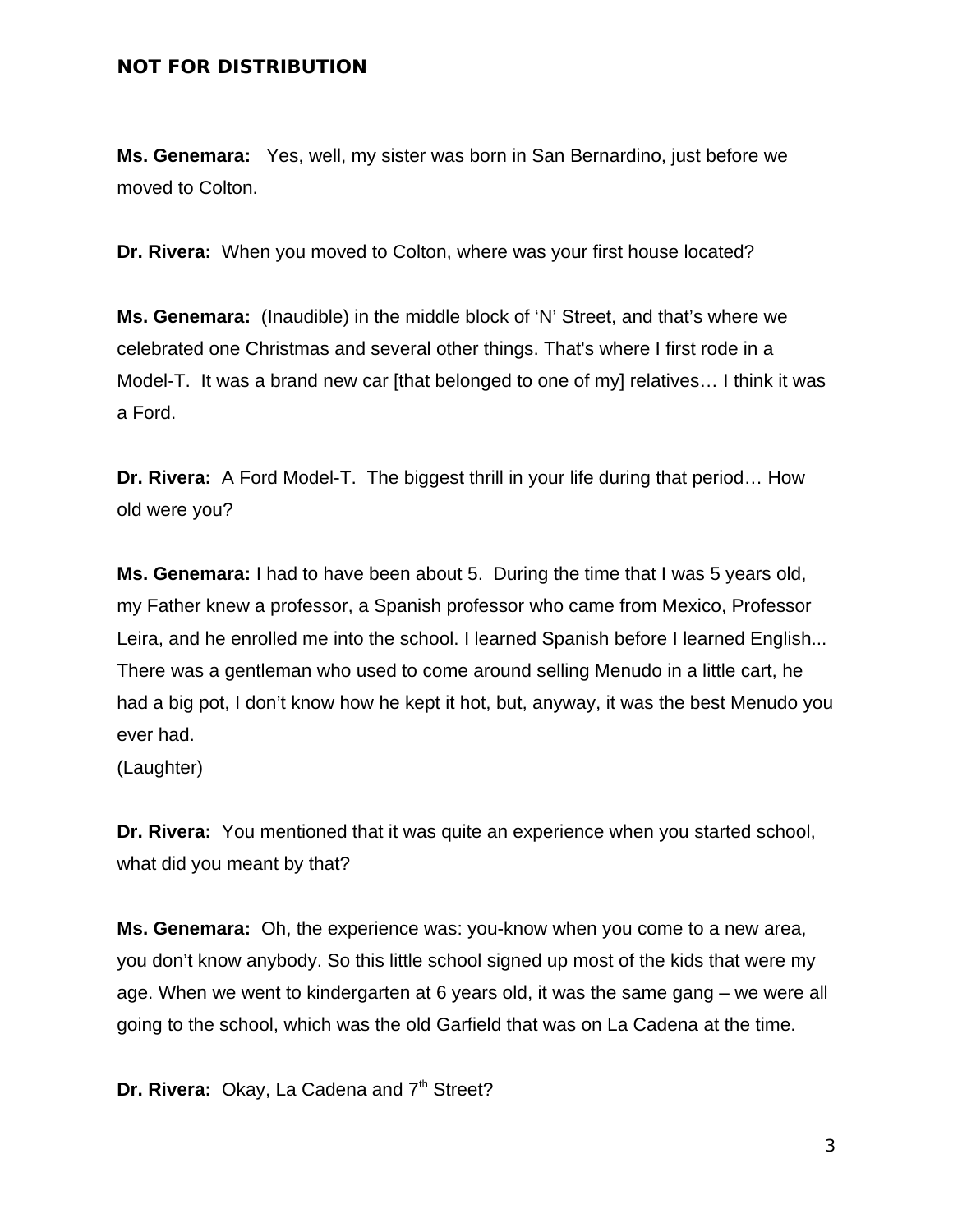**Ms. Genemara:** No, La Cadena and 'M', actually. Not 'N' but it was 'M' Street. They used to have a little park there, before that little store went in.

**Dr. Rivera:** So you were one of the students in that original Garfield Elementary School?

**Ms. Genemara:** Yes, um-hmm. That was when they first built it; Mr. Heisner, [who] was our principal, he was German. You-know we were fighting with Germany then? But he was a real tall 6-footer, I guess, with red hair, very white skin, green eyes, and he was so into the Mexican culture. He got us kids all together in the schools different grades and made a great big fiesta in the front of the school. I only know of one time he even had it taped – with the first movie cameras that they had, he had one of them, and he filmed it…

**Dr. Rivera:** So you went to Garfield and then you went to Roosevelt?

**Ms. Genemara:** 1 year in Roosevelt while they were building our junior high.

**Dr. Rivera:** Wilson, Wilson Junior High School?

**Ms. Genemara:** Right.

**Dr. Rivera:** When did you start Wilson Junior High School?

**Ms. Genemara:** 1938, I graduated in 1939.

**Dr. Rivera:** You graduated from Wilson in 1939? And then went to Colton High School?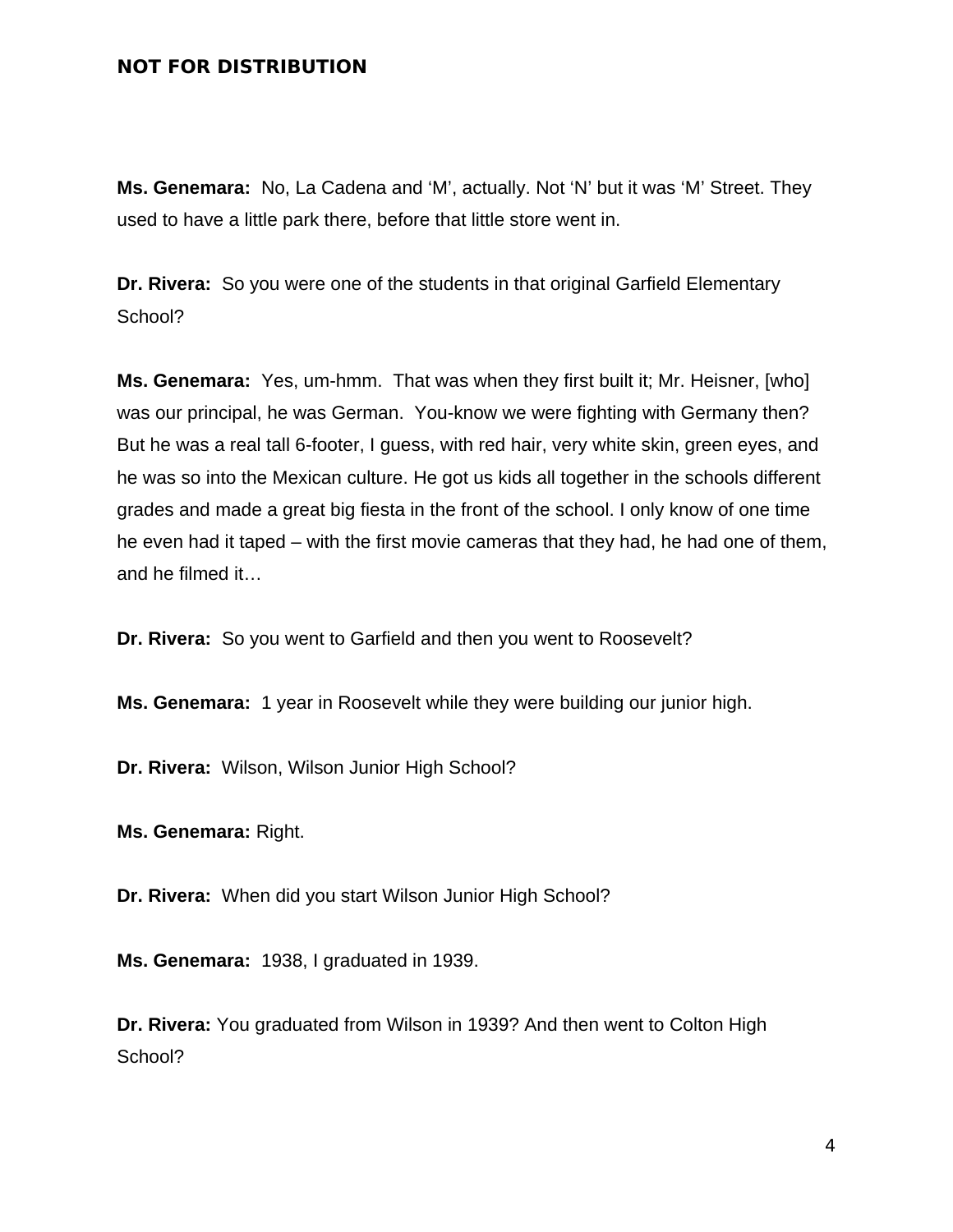**Ms. Genemara:** Yes, in the 40s. I graduated in 1943.

**Dr. Rivera:** So you graduated from Colton High School?

**Ms. Genemara:** Yes.

**Dr. Rivera:** Ramona, during that period you said that you were actively involved in softball? What team did you play for?

**Ms. Genemara:** The Colton Mercuries, the girls Mercuries…

**Dr. Rivera:** What was your position?

**Ms. Genemara:** The catcher.

**Dr. Rivera:** Do you remember some of your players?

**Ms. Genemara:** Very few that I remember now. But I remember what they look like and how they played, but I cannot remember their names.

**Dr. Rivera:** What year was that?

**Ms. Genemara:** In 40 and 41.

**Dr. Rivera:** You were the catcher, and who was the pitcher?

**Ms. Genemara:** Lucy Garcia was the pitcher.

**Dr. Rivera:** And the first base person?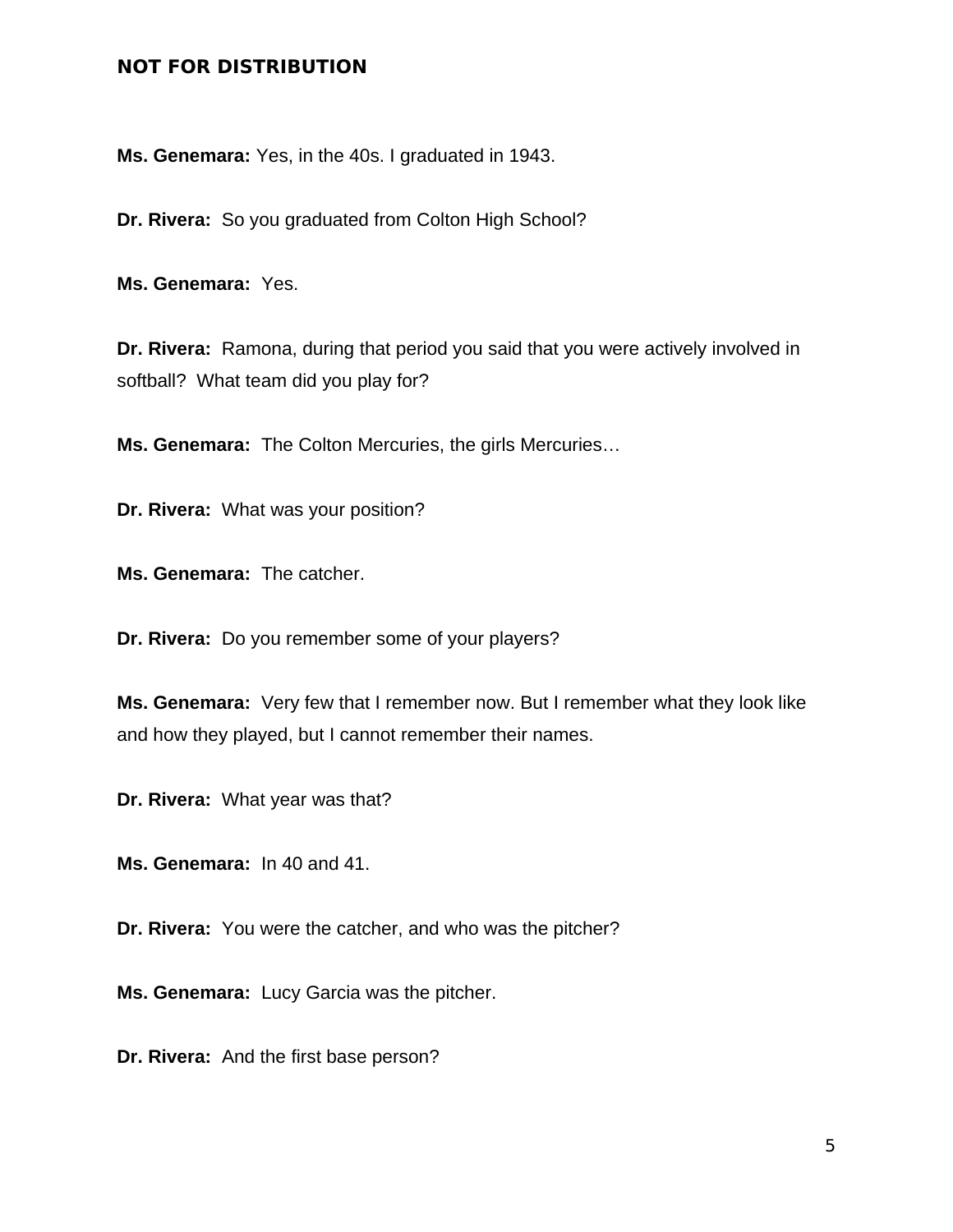**Ms. Genemara:** Carmen, I think…

**Dr. Rivera:** Second base?

**Ms. Genemara:** Connie…

**Dr. Rivera:** Short-stop? Third base? And the fielders?

**Ms. Genemara:** I don't remember. I used to fill in for the right-fielder when I had to take a rest from being the catcher; but other than that, I don't remember… Oh, I think there was a Ruby Garcia.

**Dr. Rivera:** You mentioned Arredondo.

**Ms. Genemara:** Arredondo was more of a professional because she was older than we were. Our age limit was established, you could only be so old…

**Dr. Rivera:** Besides softball, what other recreation did you have? You mentioned that you were involved in Las Fiestas Patrias? The 16<sup>th</sup> of September. What was your role, you said your Dad coached you into actively participating in Las Fiestas Patrias?

**Ms. Genemara:** Yes, I was part of their program, and I was taught the dedication to the flag. The colors and what they represented, and we were taught to sing the National anthem in Spanish.

**Dr. Rivera:** How old were you when you did that?

**Ms. Genemara:** Let's see, I started possibly [at] 10 years old, and I did that for a while – maybe about 3 years.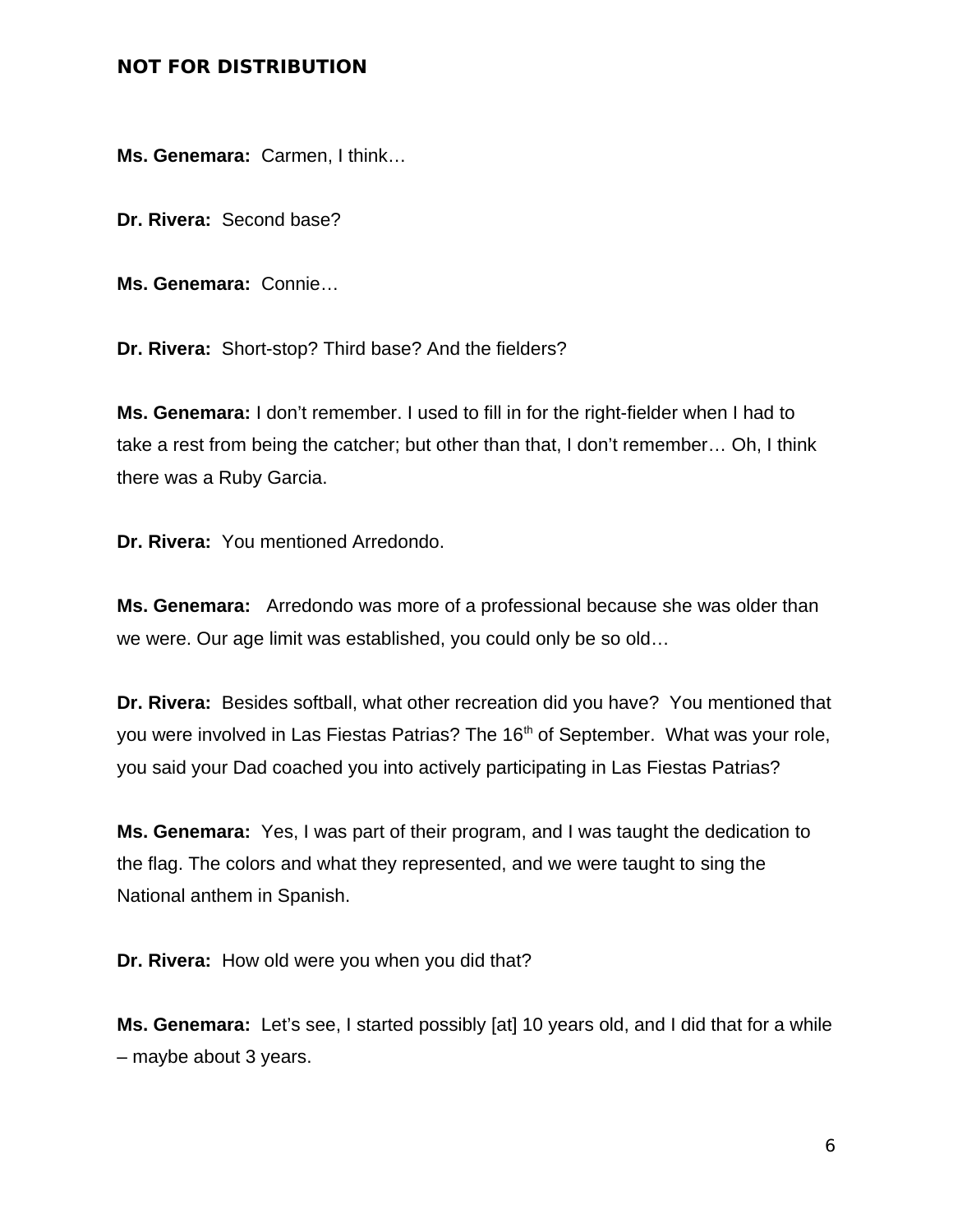**Dr. Rivera:** What years were those, do you remember?

**Ms. Genemara:** Well if I started at 10 it had to be 1934, 35, 36 – somewhere around there.

**Dr. Rivera:** So you were one of the main people that put the Fiestas Patrias together?

**Ms. Genemara:** Yes, that's what they featured me… I had fun. (Laughter)

**Dr. Rivera:** What role did your Dad play in the Fiestas Patrias?

**Ms. Genemara:** Not much. He was a member of the local *Progresistas.* The one who was really in charge of that was Mr. Sosa.

**Dr. Rivera:** Luz Sosa…

**Ms. Genemara:** He was the instigator with all that… they made the plans and the programming. Until he passed away, he was very active.

**Dr. Rivera:** So Mr. Luz Sosa was Mr. *dieziséis de septembre* fiestas. What other activities did you do? You mentioned that you went swimming in the Caldera swimming pool, tell me about that?

**Ms. Genemara:** Well, I think I was also about 10 years old. On Saturdays we didn't go to school… My Father was one of the first owners of an automobile; so we'd pile all the kids from the neighborhood in the car [on] Saturdays to go to the 'plunge' – we used to call it the 'plunge'. He used to drive us because we were in La Paloma – he'd drive us all the way to  $5<sup>th</sup>$  Street, where the pool was. So we used to have a lot of fun there in the Summer.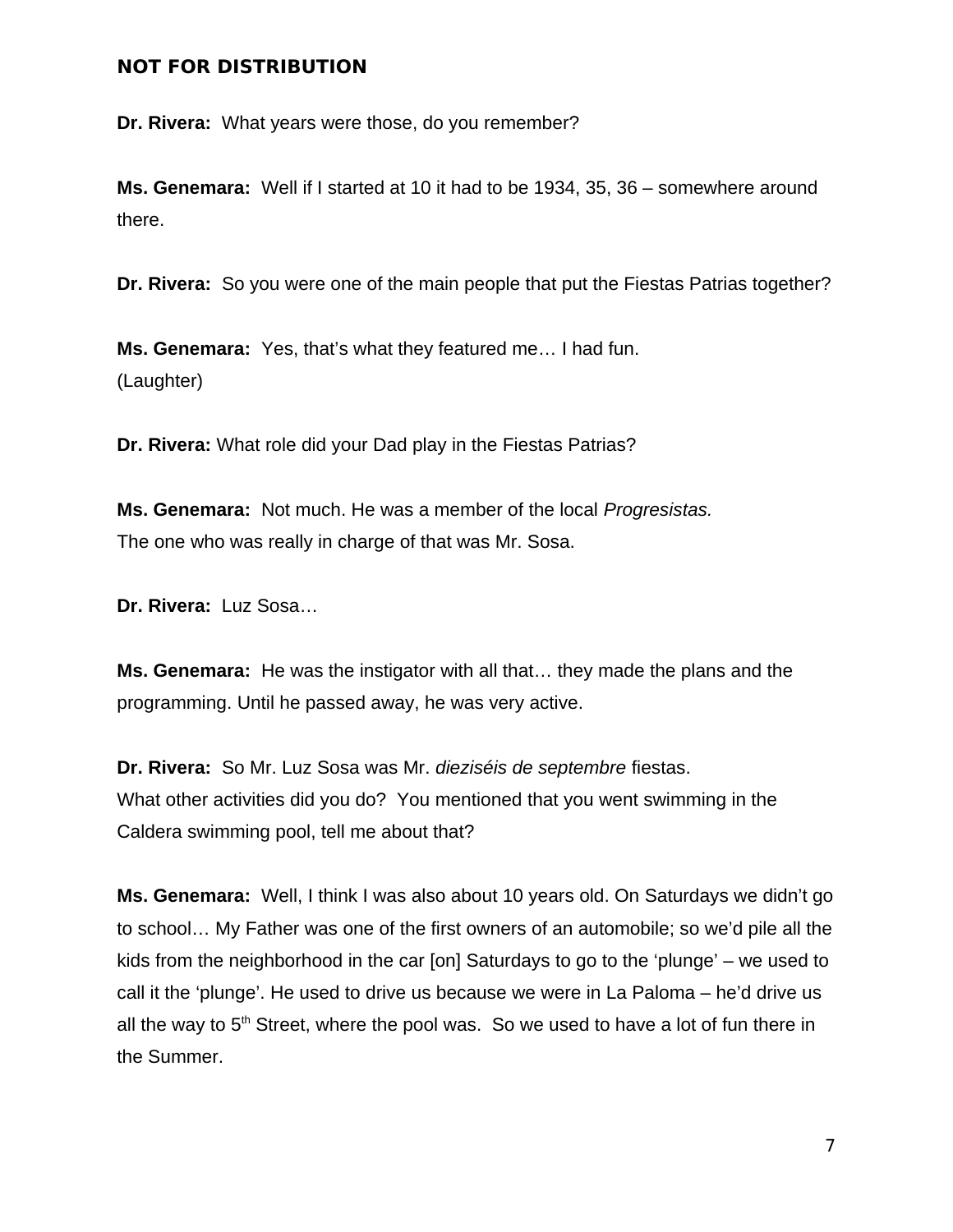**Dr. Rivera:** Do you know anything about the background of Juan Caldera?

**Ms. Genemara:** I believe he had a bakery. He had a bakery on  $7<sup>th</sup>$  Street, next to the Martinez store that's there on 'M' Street. He used to own that property south of the Martinez store – and he developed that into a bakery, he and his father… There was a big Caldera family, and the kids were very good swimmers. (Inaudible) Caldera was the owner of all that property over there where the pool was.

**Dr. Rivera:** That was on Congress Street and 5<sup>th</sup> Street, in that area?

**Ms. Genemara:** Caldera also sponsored or owned, I don't know which one, but he sponsored a team, a men's baseball team, one of the first ones before the Mercuries - way back when they had dirt fields, nothing on there but dirt…

**Dr. Rivera:** Where was the baseball field?

**Ms. Genemara:** Right behind the plant… there was an open field.

I think he used to grow corn in the field. When they drained the pool every, I think it was either Friday night or something, they used to drain the pool and use that water to irrigate. So they would recycle the water, and then they would fill clean water for Saturday. On Saturday it was crispy clean and beautiful… but that water was cold.

**Dr. Rivera:** So he had a baseball field in that area also? I also heard that he had a bull ring.

**Ms. Genemara:** Yes, for a little while they tried it, but I think the state of California came after him because it was animal abuse. They wouldn't put up with it, so that faded away very fast.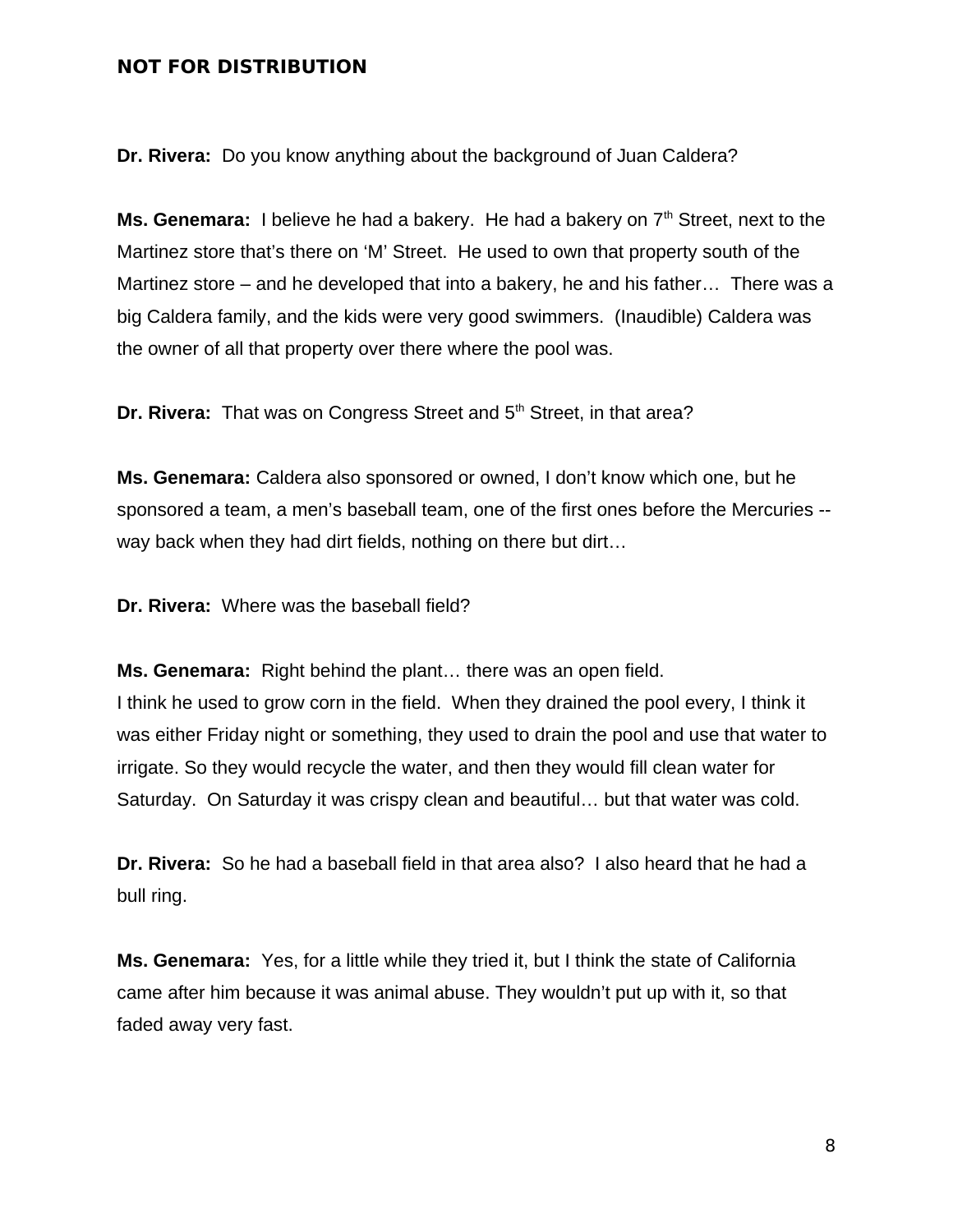**Dr. Rivera:** Very quickly, huh?

What about the dance hall? I heard that he also had a dance hall in that area, or some type of hall?

**Ms. Genemara:** Oh, maybe upstairs in his building where he had the bakery, I think there was a dance hall up there on top. I don't remember because I wasn't of age to be in a dance hall at the time, at 10 years old I wasn't into that. But I believe I heard something like that.

Of course, around that same time, there was another little dance hall down on Fairway that connects from around Valley, and where the wash is right now and there's nothing but dirt, and they have a storage there right now. They were even planning to make a soccer field there – Colton was planning to but it hasn't developed or anything. There used to be a dance hall there, I can't remember what it was called. The reason I know about it is because a lady that used to go dancing there had a little boy, a baby that was left with my Mother and me to babysit while she went to dance…

**Dr. Rivera:** I heard of another dance hall on the corner of 'O' Street and 7<sup>th</sup> Street (inaudible) – what was the name of it?

**Ms. Genemara:** Tivoli. I think it caught fire or got destroyed somehow – and just the pillars were left, the front pillars – and they used to use that for a background. Any fiestas or any presentations were done in front of those pillars. That's where they had that little school…

**Dr. Rivera:** That little school where you first started when you were 5 years old?

**Ms. Genemara:** Yes, where I first went to school at 5 years old. And then, from there they moved that little school to where Sombrero is now – and there was a kind of theatre where they presented different plays, and stuff… I wasn't too much into that because I was too young at the time…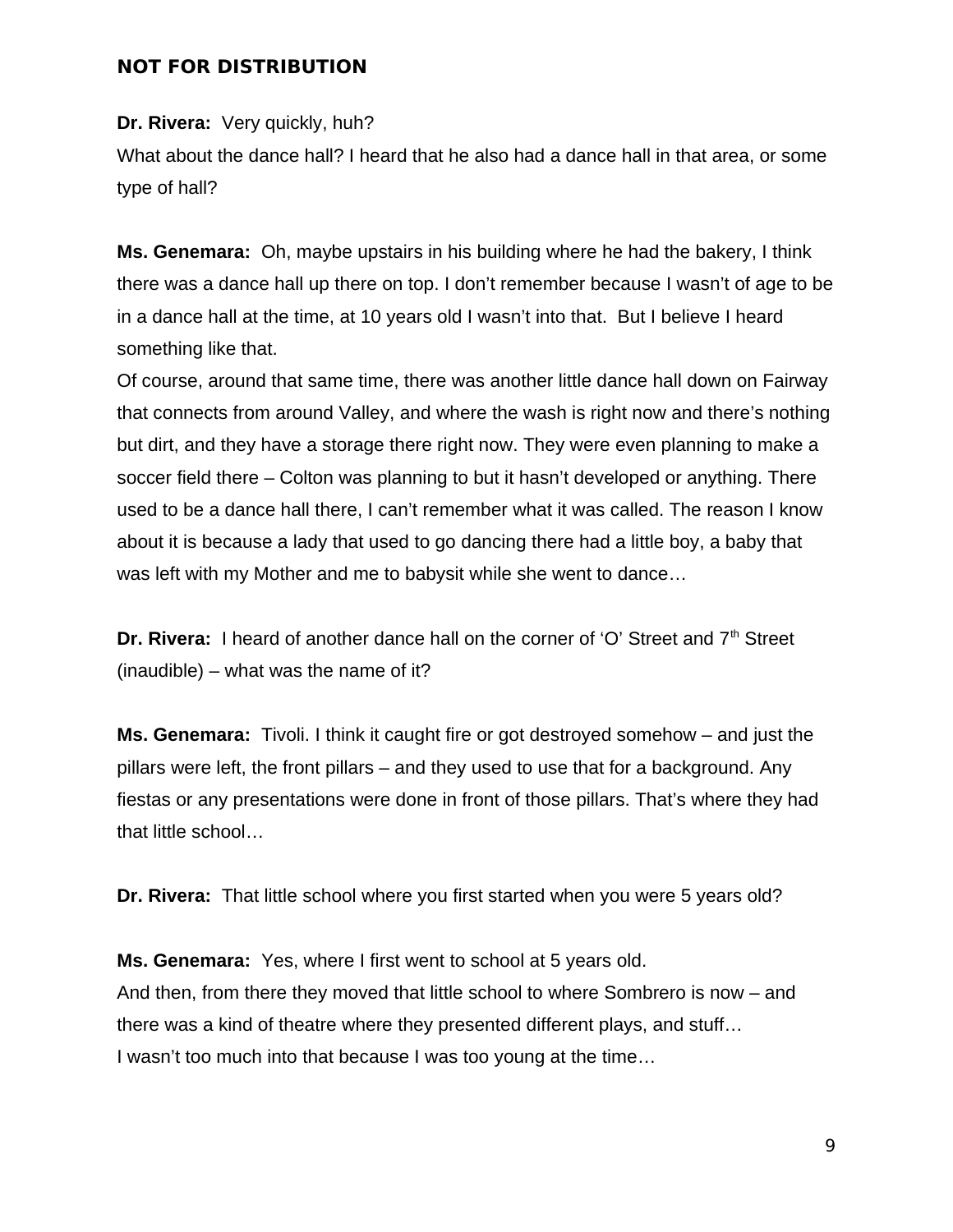**Dr. Rivera:** You mentioned your Dad, where did your Dad work when he moved to Colton?

**Ms. Genemara:** At the time, there [wasn't much work]. He worked for a little while at the…

**Dr. Rivera:** Was this during the Depression?

**Ms. Genemara:** Yes. Most of my youth was during the Depression. We didn't get out of the Depression until World War II, which was in 1941. Then, my Father got a job at the Pacific Fruit Express… By then the older boys had

gone into the service, and they were able to send money…

**Dr. Rivera:** Ok, so your brother's joined the service?

**Ms. Genemara:** Well they were drafted…

**Dr. Rivera:** They were kicking and screaming… (Laughter)

**Ms. Genemara:** But they went…

**Dr. Rivera:** Name your brothers who participated in World War II?

**Ms. Genemara:** There was Tony, Louie, and John.

**Dr. Rivera:** They were all veterans of World War II?

**Ms. Genemara:** Um-hmm.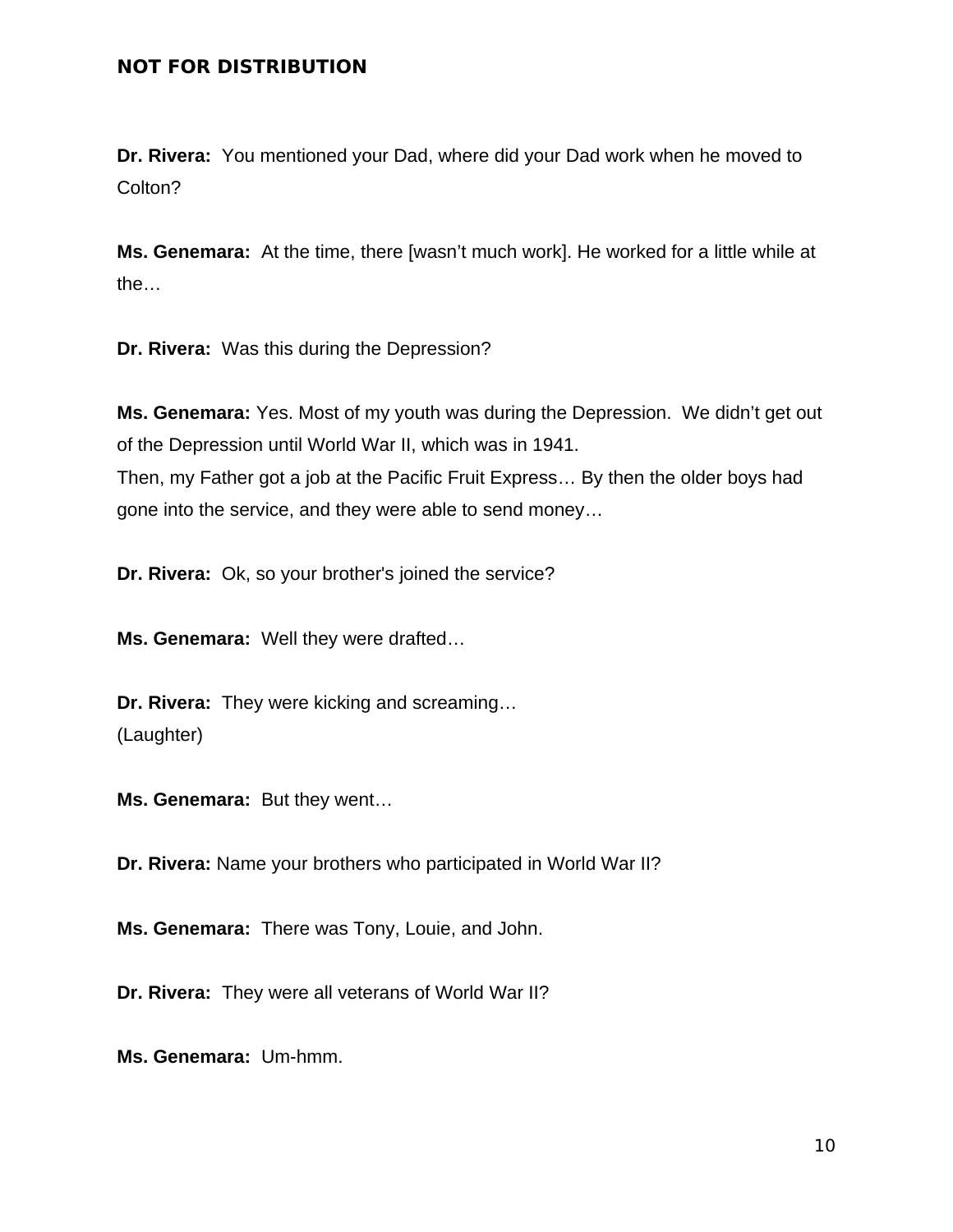**Dr. Rivera:** Ramona, when they came home were they different because of their experiences in traveling and fighting? Because I know that it was hard for Mexican-Americans to be part of the community – the north part of the community. Were there any changes when your brothers came home and said: Wait-a-minute! I've paid my dues, therefore, I am a full American citizen, and therefore, I should be treated as such?

**Ms. Genemara:** Well, being that they were born American citizens – that wasn't the problem. The jobs were not available… but I take that back… Some of the people had jobs before they went [into the service], like my husband, when he went in he had a job. He had a job with the Riverside Cement Plant, and they kept his job. When he came back [from the service], he came back with a job, which was good. But my brothers, when they went in [the service] they were still single -- and they had not established a job. So they came back [and did] whatever they could do. My brother, Louie, he was a little shoe shine boy. Of course, the police were always chasing him away…

(Laughter)

**Dr. Rivera:** Where would he shine shoes?

**Ms. Genemara:** Wherever somebody would stop by and let him shine shoes on his little box.

**Dr. Rivera: Was this on 7<sup>th</sup> Street?** 

**Ms. Genemara:** Wherever, wherever… He would just walk [around] and somebody would call him over to do shoe shining because in those days that was the style – shiny shoes – that was it!

**Dr. Rivera:** Tell me about the Depression years, how did that affect the families?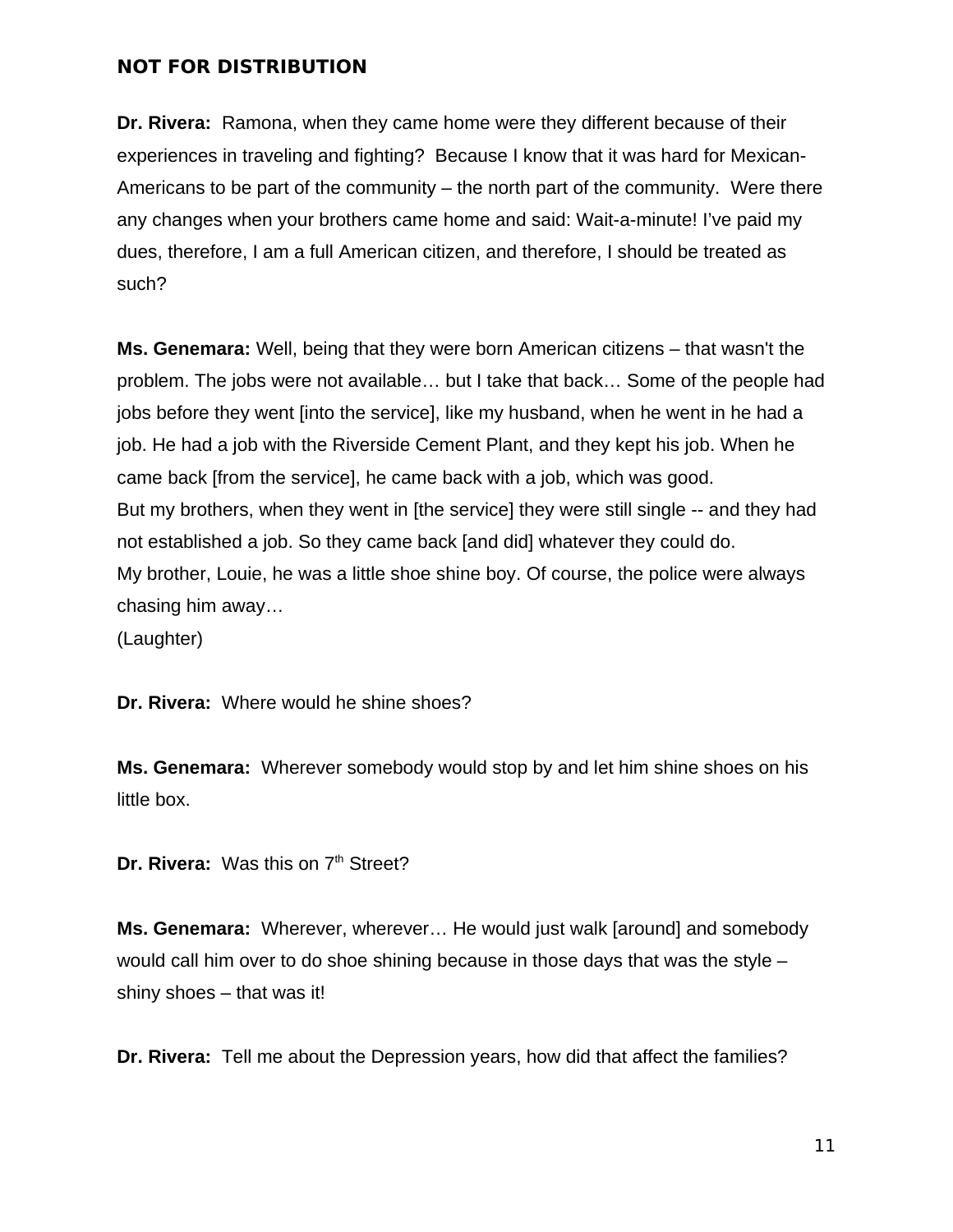**Ms. Genemara:** I think we were very close to each other. If somebody had something they'd share. We were a very sharing generation. If somebody was making soup but they didn't have the vegetables for it and the other family did have vegetables, they'd contribute.

My Father, at one time, he used to collect all the oranges from the packing house. He had his little truck, he would collect all these oranges, and they would sort them out. There was nothing wrong with them on the inside [but the oranges were rejected for whatever reason]. He used to get full little truckloads of oranges and take them home, and we would all sort them out – there was nothing wrong with them… Anyway, it turned out that he would sell some of those oranges or exchange, barter… He would deal with other farmers and their gardens, and stuff – so that's how we survived. But other than that, life was hard.

**Dr. Rivera:** I guess you didn't have any spending money during that period?

**Ms. Genemara:** If we got a penny that was big money.

(Laughter)

**Ms. Genemara:** I don't think anybody owed more than an hour…

What was very interesting, when I was about 10 years old there was a teacher, Miss Williams, and the Bank of America started a little of savings for the school kids. Now, every Tuesday they would bring a little bag from the bank, and a little bank book, and if you would put in your penny they would mark it down. We collected maybe something like, 27 cents or 50 cents…

**Dr. Rivera:** But the idea was to save money?

**Ms. Genemara:** The idea was to encourage us to save money. Of course, there were not any jobs to say you could earn so much or save so much, and use the rest for whatever.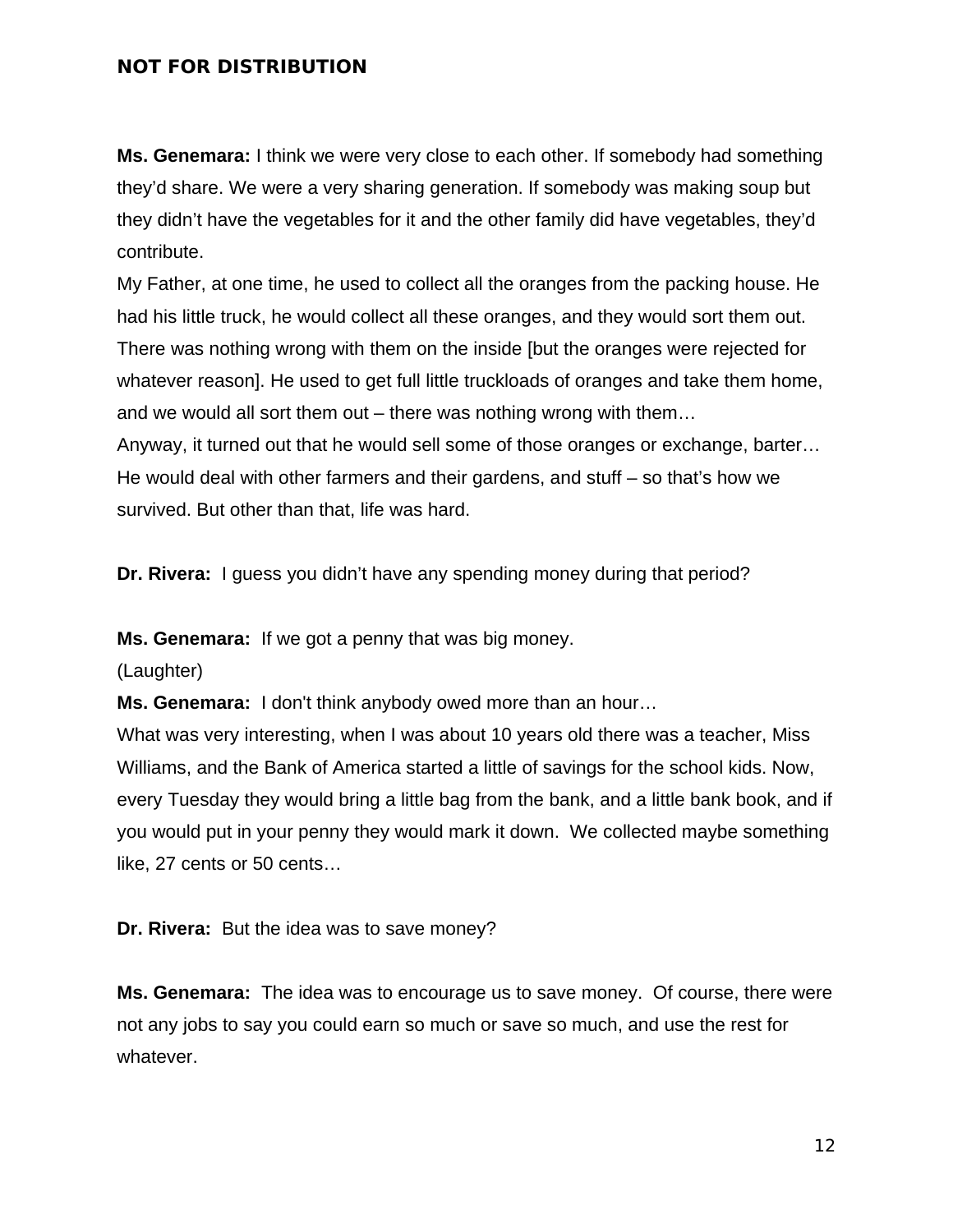When my Father had a little extra money from wherever, I never did find out where that little bit of money came from. But my Mother was very economical; she made it go with that little money...

**Dr. Rivera:** With 10 or 11 kids…

**Ms. Genemara:** [My parents] would buy us milk and other stuff, and we survived. How God took care of us, I do not know.

**Dr. Rivera:** Tortillas and frijoles…

**Ms. Genemara:** My Mother used to buy the big old bags of *La Piña.* We actually have (inaudible)…

**Dr. Rivera:** *La Piña* flour came in big sacks. Did your Mom use them to make clothing or…? I know my parents used to…

**Ms. Genemara:** Yeah, they used to make our little panties out of those. Yep, I remember those – no elastic, it had a little string, and you'd tie the little panties… (Laughter)

**Ms. Genemara:** Like I said, my Mother was very economical, and since I was the oldest, there were 2 other girls, she would make us 3 dresses all alike but different sizes; I was the oldest one with a bigger size…

**Dr. Rivera:** What about zapatos, shoes, Ramona?

**Ms. Genemara:** You-know, I only remember one time when I needed new shoes. I don't know how he did it but my Father got us shoes.

**Dr. Rivera:** But [weren't] they difficult [to get] because they were expensive?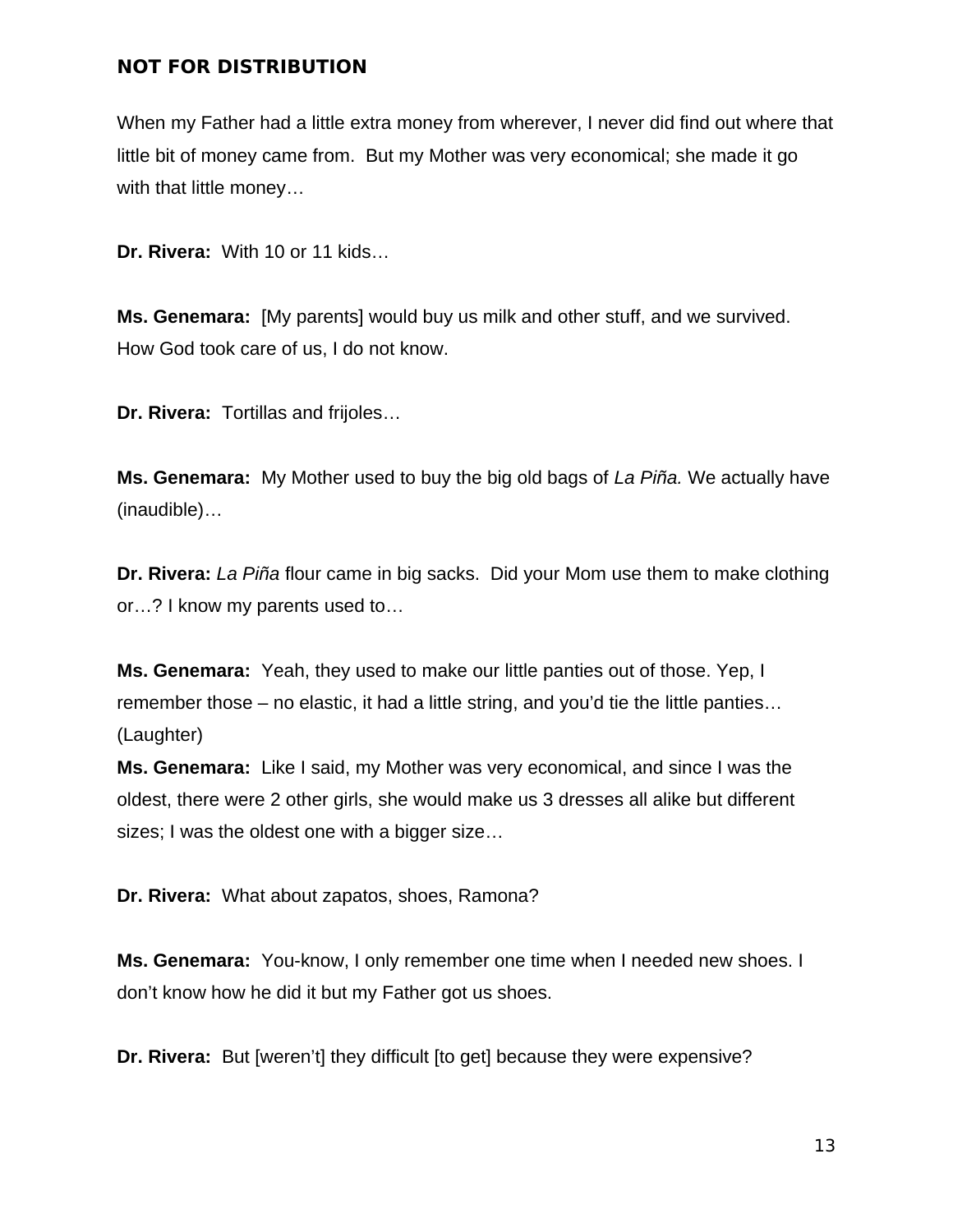**Ms. Genemara:** No they weren't expensive, it was the fact that we didn't have the money. But you could get a pair of decent shoes for a dollar and a half.

**Dr. Rivera:** During those years, did you work?

**Ms. Genemara:** No because I was still in school.

**Dr. Rivera:** How about Summers, during the Summers?

**Ms. Genemara:** Oh, we used to go to [pick] the apricots…

**Dr. Rivera:** Tell me about that, where did you go for the apricots during the Summer?

**Ms. Genemara:** In Hemet. During apricot season, the boys would pick the apricots and bring them to the sheds where you would slice them, take the pit out, and lay them on some boards; they would put them in the sulfur ovens, and then out in the sun.

**Dr. Rivera:** So your Summers [were spent in] Hemet to pick and prepare apricots? How many years did you do that Ramona?

**Ms. Genemara:** I must have done that [from the age of] 12 to 17.

**Dr. Rivera:** So about 5 years?

**Ms. Genemara:** 5 years every Summer.

**Dr. Rivera:** [Was it] just apricots? Did you go to go other places?

**Ms. Genemara:** No, we didn't do other fruits. We tried the boysenberries, but that was so hard on your hands…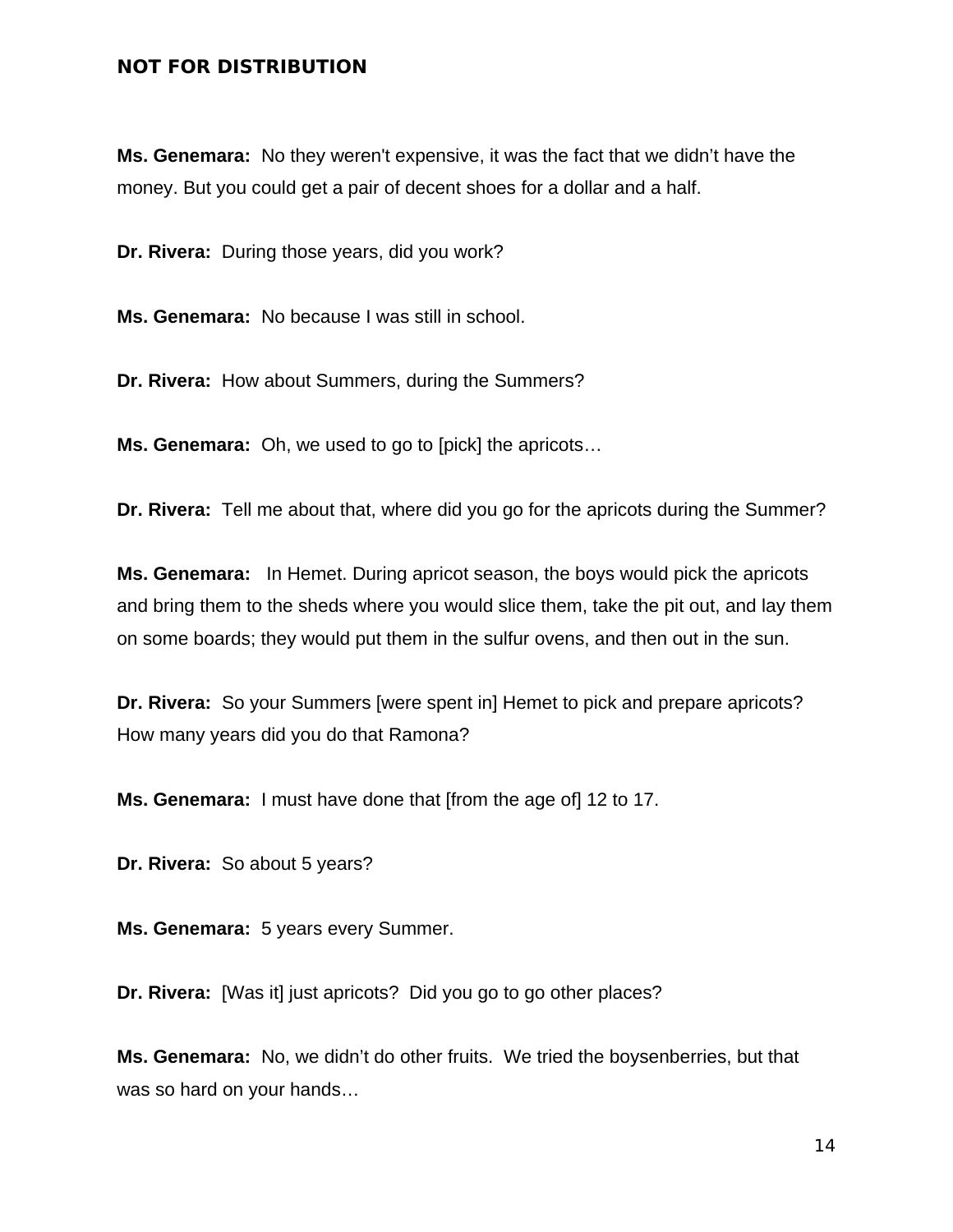**Dr. Rivera:** Oh, in Bloomington… and that was not fun?

**Ms. Genemara:** No, no fun.

(Laughter)

**Ms. Genemara:** But over there in Hemet, you would pitch your tent, set up tables, pots and pans… (inaudible) so that the ants wouldn't get them… It was camping…

**Dr. Rivera:** It was camping during that time.

You met a lot of people that came from different cities that also went to Hemet to work…

**Ms. Genemara:** Yes. We would meet every year, we'd meet the same people who were hired on that particular ranch to do that kind of work. So that was interesting too.

**Dr. Rivera:** Did that create any long-lasting relationships with people? Did the boys and girls get together and get married?

**Ms. Genemara:** I don't know if they actually got married [after] meeting there. But we used to have my cousins from San Bernardino, and some of them used to play instruments. They'd [bring] their instruments – and play their guitars, and we all sang together in the evenings. After you took a shower and had some dinner, then we would [participate] in the entertainment.

**Dr. Rivera:** Do you remember any of the songs?

**Ms. Genemara:** No, not right off, but anyway it was fun.

**Dr. Rivera:** You mentioned [something about] your sister, Rose. Tell me about how she met Chuck?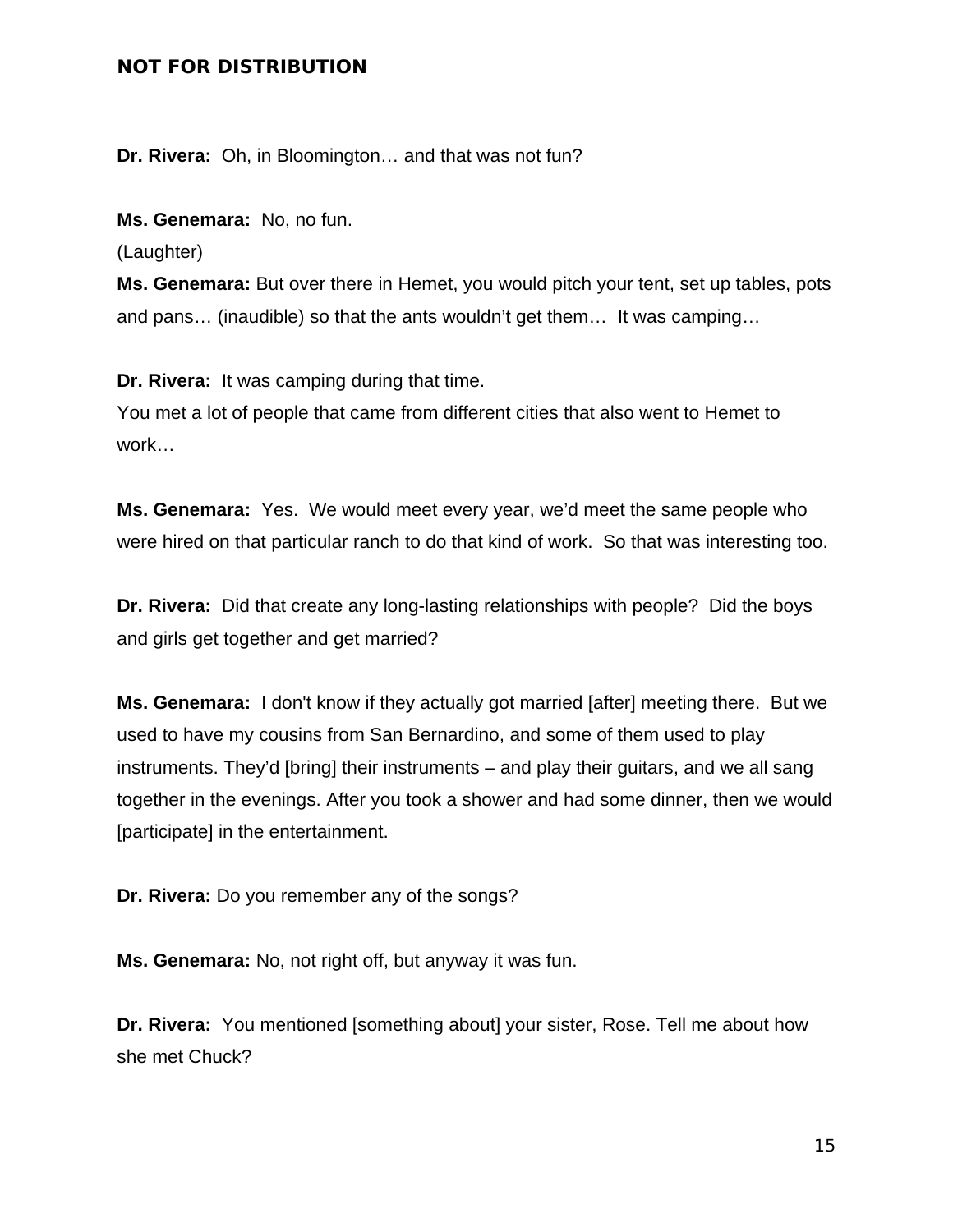**Ms. Genemara:** The way I understand [how] she met Chuck: He was from San Bernardino and she was from Colton. Somebody hired a bus to go to the mountains; they were planning a mountain trip to the snow. Chuck and some of his buddies were on that bus, and Rose and some of her girlfriends were on the bus. So they [all introduced themselves], and I guess Chuck got chummy with Rose – and that's how it started.

**Dr. Rivera:** On a bus trip to the snow, huh?

You-know, Chuck was a recipient of the Medal of Honor for his service that he provided during the Korean War. He's one of three in the area [who] was a recipient of the Medal of Honor. We have one from Colton: Rudy Hernandez; and one from Riverside: Ismael Villegas.

But tell me about Chuck. After he received the Medal of Honor, did he stay in the service until he retired?

**Ms. Genemara:** Yes. But he never came back to live in Colton because my sister, Rose, was so afraid of earthquakes – they moved to Texas… and that's where he passed away.

**Dr. Rivera:** When did he pass away?

**Ms. Genemara:** Almost 10 years ago.

**Dr. Rivera:** You-know, they have a school named for him here in San Bernardino: the Chuck Rodriguez Academy. It's just down the street here from Cal State.

**Ms. Genemara:** It's down the street from where I live.

**Dr. Rivera:** You mentioned something about the school being built, or how they got donations from the community?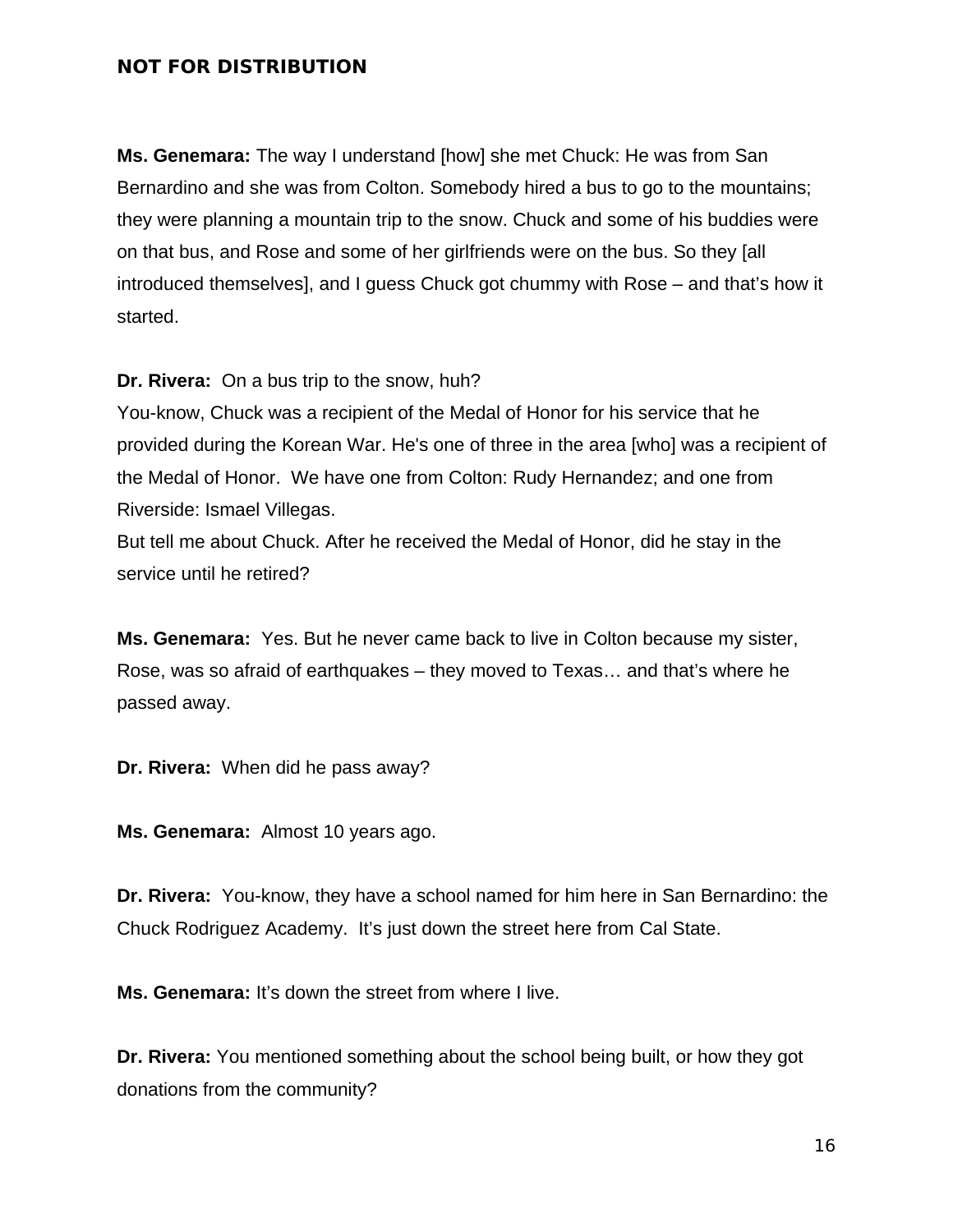**Ms. Genemara:** I don't know, I think they needed a school in that area.

**Dr. Rivera:** No, before that you mentioned that there was some donations…

**Ms. Genemara:** Oh-no, that's when they were going to build [Rose and Chuck's] home. When he came back from the service… they decided they were going to give Chuck and Rose a home. Anyway, all of San Bernardino got behind him with the little piggy banks from all the little kids in school who donated to this big fund to build his home.

While building [their] home, Rose and Chuck were picked to be on the Groucho Marx Show, and the famous actor, Robert Mitchum, was there, Rose met him. Rose and Chuck participated in the contest [on the show], and they won an O'Keefe & Merritt gas range that went into their house. (Inaudible) [My brother has the film of Chuck and Rose on the Groucho Marx Show winning the gas range].

**Dr. Rivera:** You also mentioned that they made a film of Chuck.

**Ms. Genemara:** Yes, some movie stars [were cast to play the parts of Rose and Chuck]. But it depicted that they had [met] at a Summer party in the movie, but it was really a snow party up in the mountains. That was the only thing that changed.

**Dr. Rivera:** What's the title of the film? Do you remember?

**Ms. Genemara:** No I don't know the exact title.

**Dr. Rivera:** Is it available?

**Ms. Genemara:** I don't know who would have it. Maybe Henry knows who has the original film that they filmed in Hollywood.

There was a big production at the California Theatre…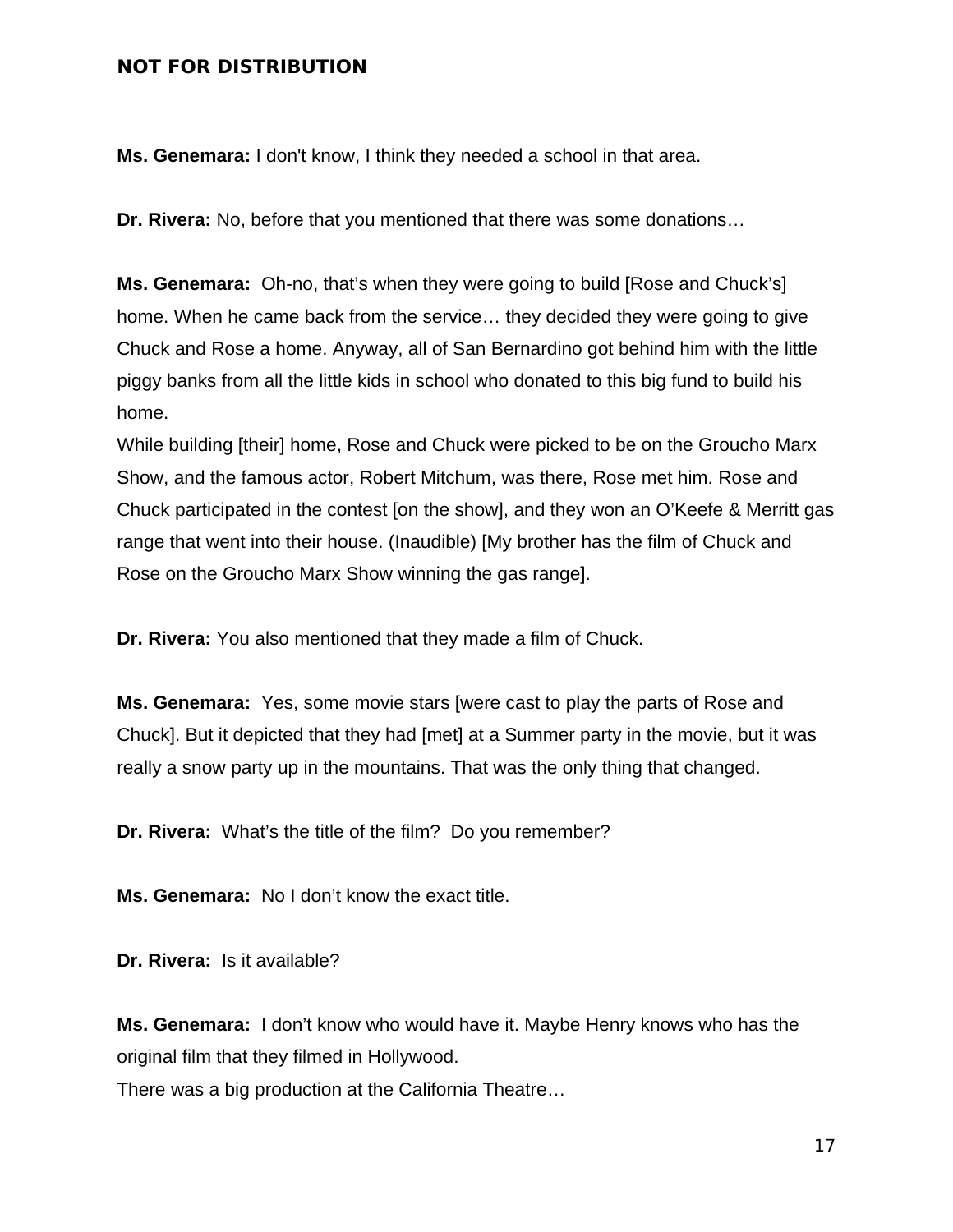**Dr. Rivera:** What year was that, Ramona?

**Ms. Genemara:** That must've been right after he came back from winning the congressional medal.

**Dr. Rivera:** In the mid 50's?

**Ms. Genemara:** Yeah. Early 50's

**Dr. Rivera:** Tell me about you, how did you meet your husband? What was his name?

**Ms. Genemara:** My children's father was Trini Mercado. We met at the baseball park, at Veterans Park.

**Dr. Rivera:** Oh, you're kidding – in South Colton? Were you playing, or did you just happen to be there?

**Ms. Genemara:** He was playing for the boys Mercuries Team, and I was playing for the girls Mercuries Team – and that's how we met in 1940.

We carried on this little attraction for each other until we were married in 1943, after I graduated… I was living in the neighborhood where the big flood was… we were neighbors of Margarita Gomez, across the street, and we were across the street from Ernie Garcia.

**Dr. Rivera:** Margarita lived on the corner of 'M' and 10<sup>th</sup> Street – the northwest corner or the southwest corner. And you were a few blocks away from Dr. Ernie Garcia?

**Ms. Genemara:** Yeah, he lived on 10th Street, opposite Margarita's house.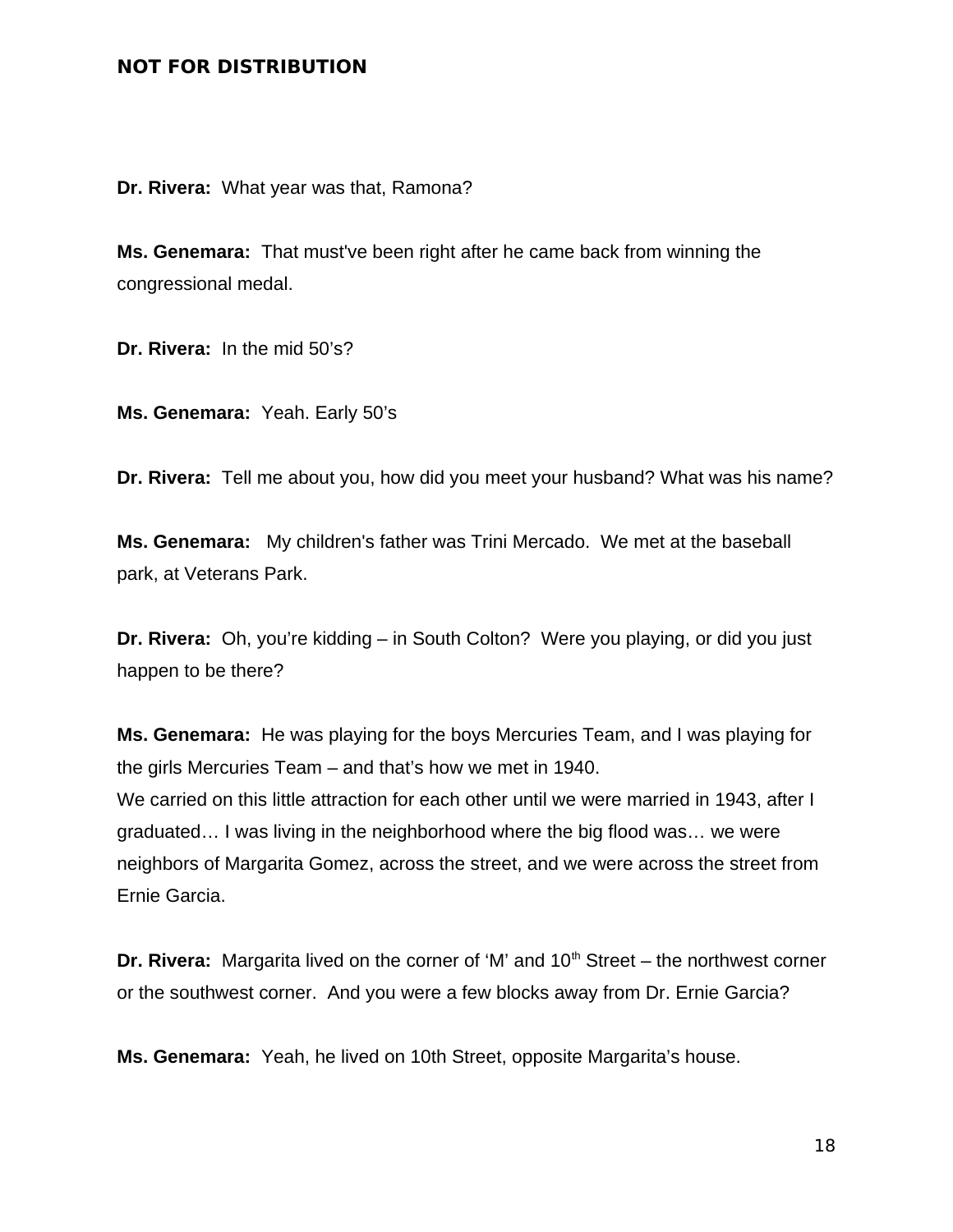**Dr. Rivera:** That barrio was named?

**Ms. Genemara:** La Paloma

**Dr. Rivera:** So you're a *Palomera* also? (Laughter)

**Ms. Genemara:** That's right. So anyway, it's been quite an experience

**Dr. Rivera:** So you were married for [how many years]?

**Ms. Genemara:** The priest who married us was Father Valencia; and Father Luque was the altar boy. This was way back in '43; and of course, a lot of the girls my age were getting married at the time including Henry's mother (she points to Henry Vasquez who is present during this interview).

Of course, I knew Lupe, who was Henry's aunt… She was in my class and she was a little terror because she was so into everything. She used to be in a little click, and those girls would get into more trouble. One time, there was a Miss Snyder, and we used to fear her – she was tough. One time, I remember very vividly, this little click decided they were going into the classroom chewing gum – they were all chewing away. So Miss Snyder called them all up and said: you're not going to throw your gum away, you're gonna put it on your nose, and you're not going to take it off. She had them put the gum on their nose and they stayed that way until she told them they could get rid it. They never did it again.

(Laughter)

**Ms. Genemara:** It's all part of growing up.

**Dr. Rivera:** How many children did you have?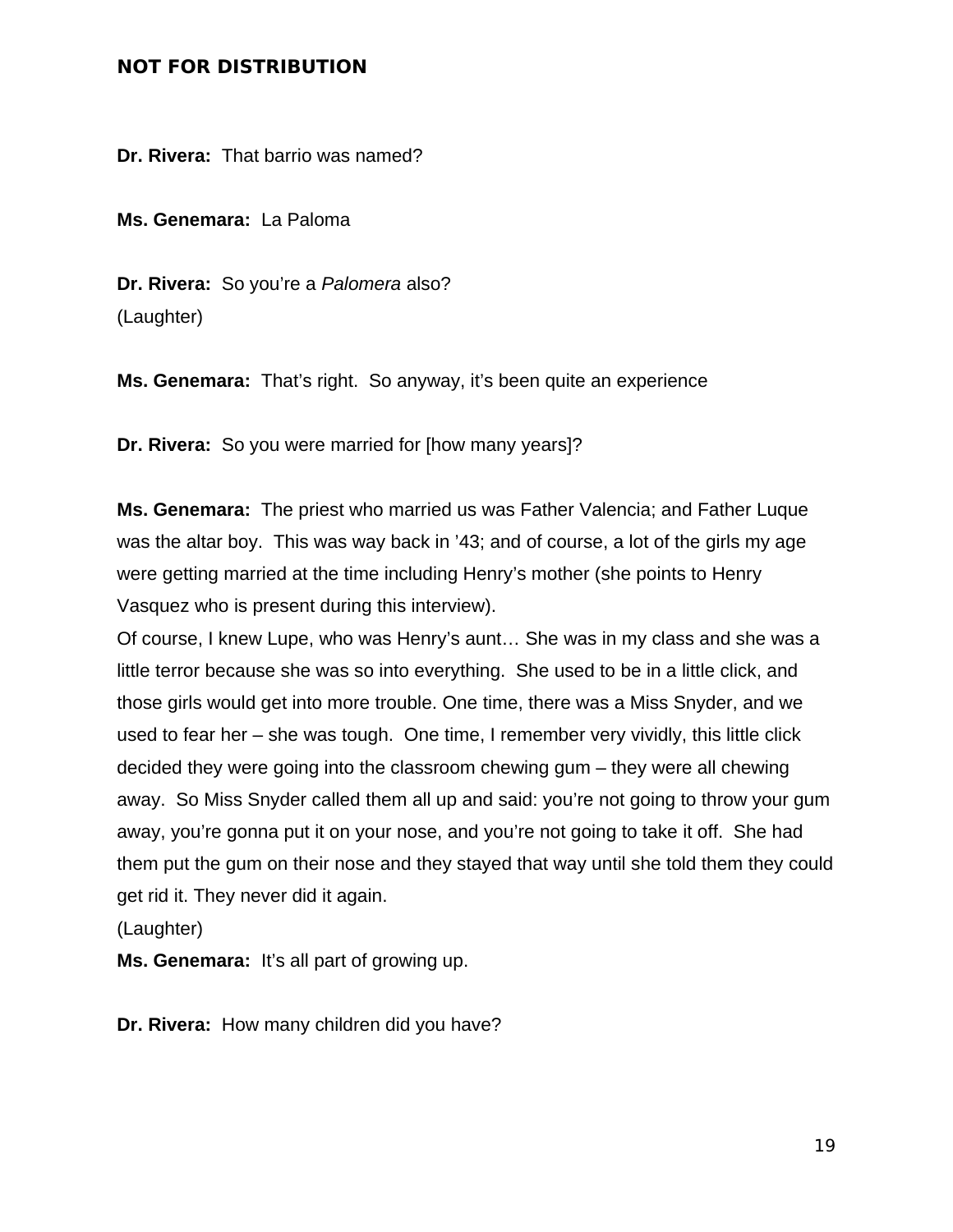**Ms. Genemara:** Now, I have 4 girls and 1 boy. After my husband passed away in 1974, I didn't marry [again] until 1990 – when I married my second husband, who has just [recently] passed away.

**Dr. Rivera:** When you graduated in '43 from Colton High School, did you get a job?

**Ms. Genemara:** No, I got married right after [graduating]… because that was kind-of the custom because there were no jobs available. But during the time that I was married, I worked for Helman's Department Store as a clerk.

**Dr. Rivera:** Helman's Department Store was located where?

**Ms. Genemara:** On the corner of 'G' and 'J' Street and La Cadena.

**Dr. Rivera:** Where the freeway is, right?

**Ms. Genemara:** Yeah, where the freeway is.

**Dr. Rivera:** How long did you work in the department store?

**Ms. Genemara:** I think I worked there 2 years, and then my husband came back from the service and I didn't have to work. So then, I dedicated my life to being a homebody.

**Dr. Rivera:** Ramona, what was the role of women back then – during the 30's and 40's?

**Ms. Genemara:** During that era, when I was still single, Roosevelt had the NYA, the National Youth Administration training, so I trained in a sewing factory. That sewing factory was on 'D' in San Bernardino. It was a great big warehouse. During that time, some of us girls who didn't have a job and weren't married, or anything like, we were taught to run the sewing machines.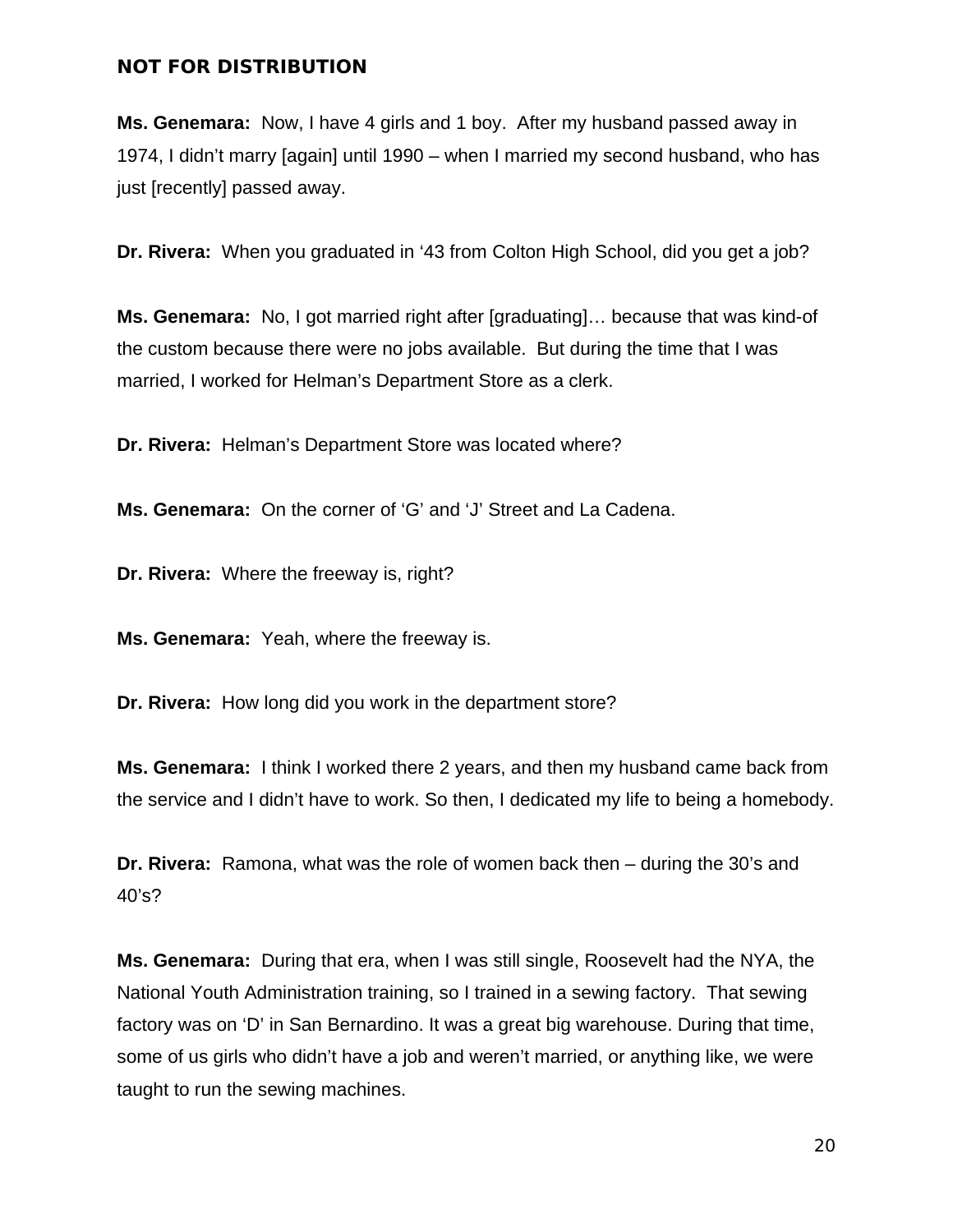When Norton Air Force Base was new… we were sewing the uniforms that were issued to the workers who were working in the different departments on the base. I was wondering why we were making these uniforms. They were made out of blue denim, can you imagine? Blue denim is hard to work with, very hard to work with. So that was another experience that I went through…

I worked for Norton for about 2 years, and then I quit because I had my 3<sup>rd</sup> child... So I stayed home a while.

Then I got a job at (inaudible) in a sewing factory; I worked there for 15 years…

**Dr. Rivera:** That was a long time...

**Ms. Genemara:** That was a long time -- until it closed. They closed it up because China was taking over the garment industry.

**Dr. Rivera:** What was your job at the Norton Air Force Base?

**Ms. Genemara:** I was in instrument repair. We used to work with the gauges that went on the planes – to be sure that they were working properly, if they weren't working properly you would reject them.

I [also] worked for a period in electrical instruments, and we used to work with long cables – that was the central part of the airplane – that's what drove everything: air conditioning and everything…

After that I worked in the pumps and valves, and they shifted us around because they were starting to lay off people right around that time. So [while] working in pumps and valves, we worked with the fuel pumps, securing them and making the seals, and putting them all together and then shipping them out again. I don't know where they shipped them but they shipped them out.

I quit that [job] because I was having my little girl; and I stayed home another while. Then [I got hired to work] at Motorgate, and that's where I worked…

**Dr. Rivera:** Where's Motorgate?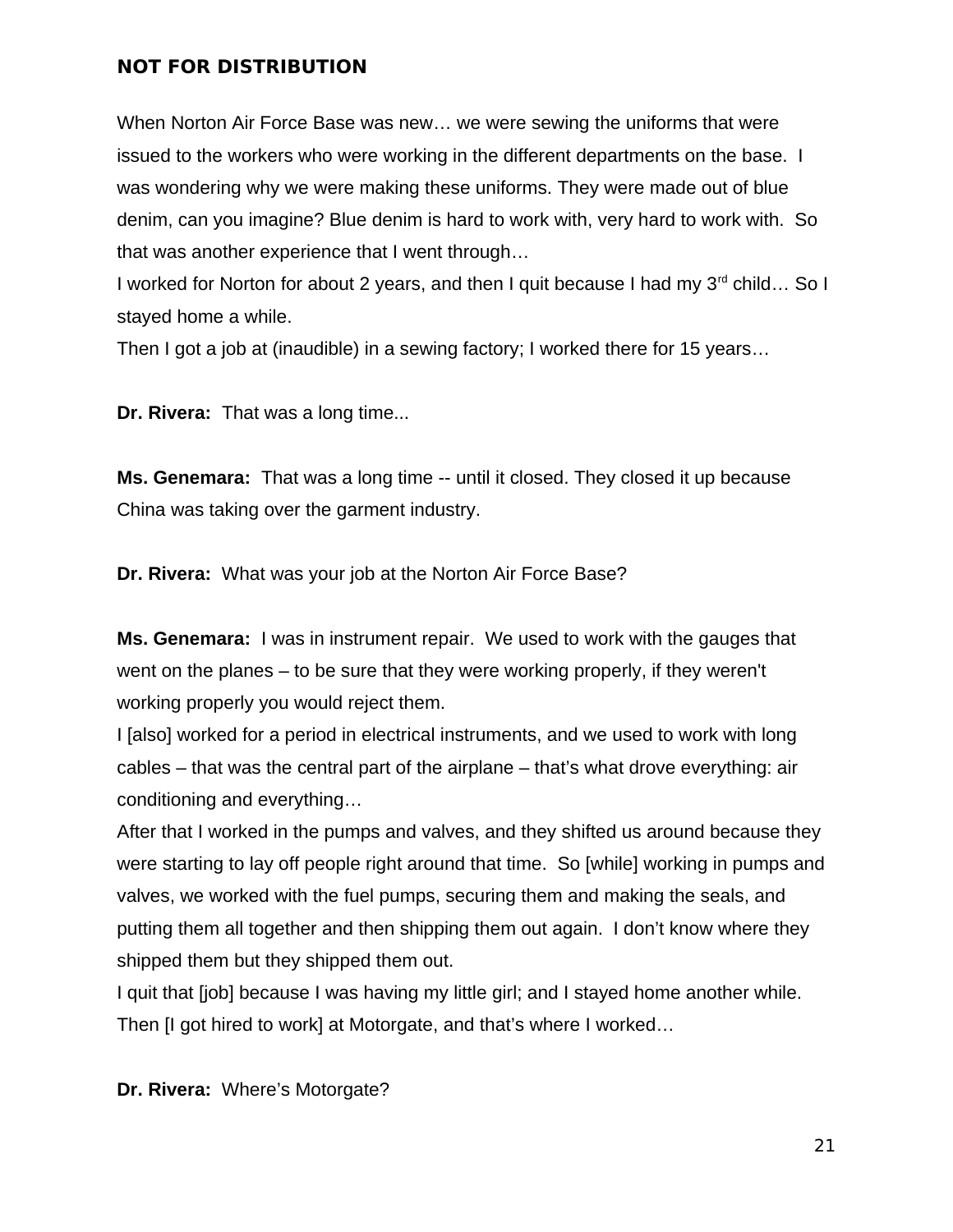**Ms. Genemara:** It was on 'K' Street and Rialto in San Bernardino. It was a big enclosed building, it didn't have any windows. It's still there, it's a uniform place right now…

Anyway, it's been quite a merry-go-round.

**Dr. Rivera:** Well, you've been very busy. (Laughter)

**Dr. Rivera:** When you were in high school did you participate in any of the activities there, like sports or clubs, or things that were there at the high school?

**Ms. Genemara:** Um-hmm, I participated in a play / a program: it was like a Summer program. It was dancing and music and performances; and they had a part for me that was a Spanish dancer. It was held in the basketball court.

**Dr. Rivera:** The McIntosh Gym?

**Ms. Genemara:** Um-hmm, the McIntosh Gym. It was beautiful. It was all from the music department…

Then I participated in three plays.

**Dr. Rivera:** You're kidding, what were the plays?

**Ms. Genemara:** The Mikado, Pirates of the Sixpence, and… well I can only remember 2 right now. Anyway, it was very interesting – I always kept busy. One thing that I was very proud of was Miss Pesquera, who was the Spanish teacher, I was her top student – I was a double 'A' student. She would have me help all the other kids with their Spanish.

**Dr. Rivera:** So you were a tutor?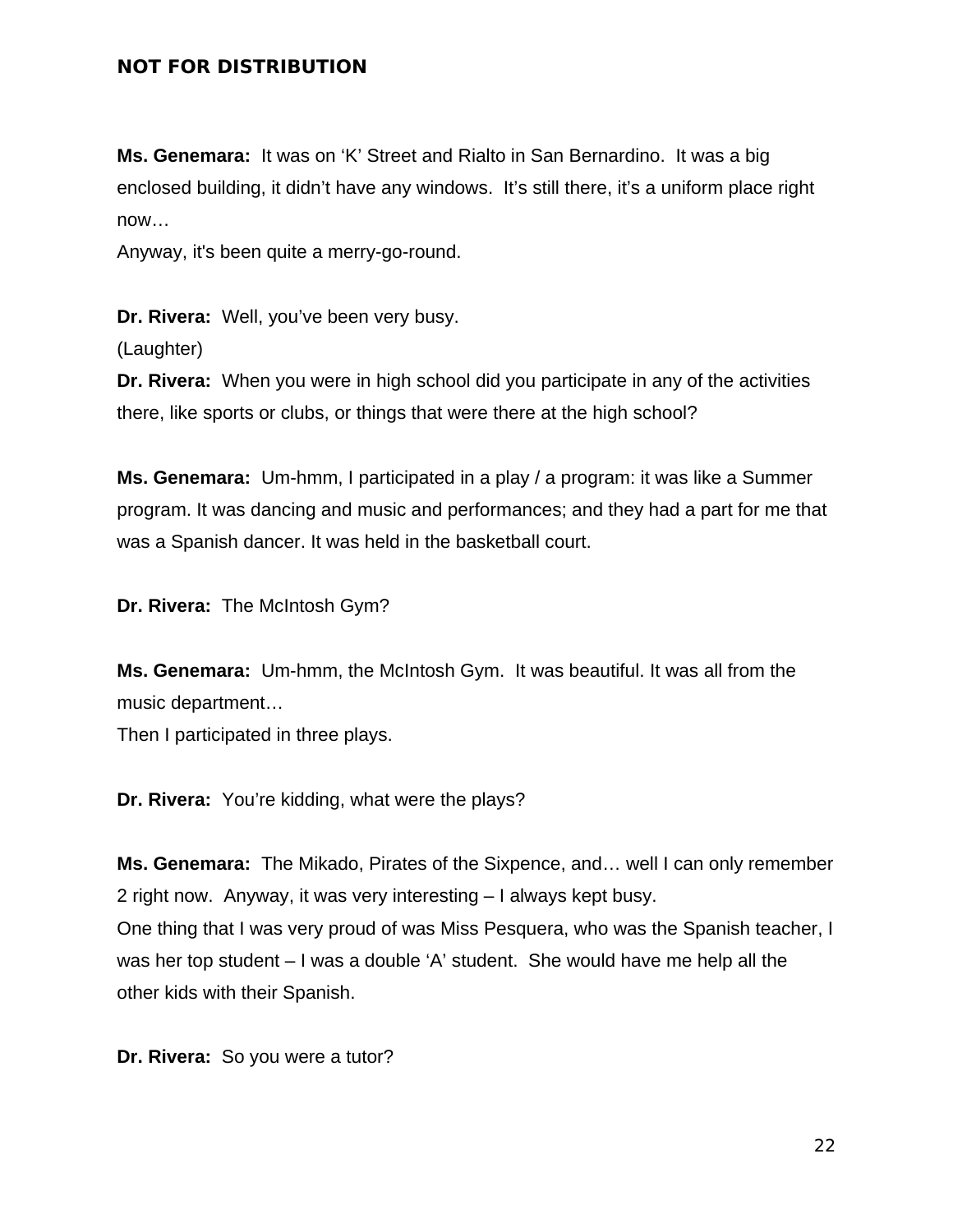**Ms. Genemara:** Kind of a tutor, yeah. I guess she used to like me because she used to give me a little time off to go and do some practicing in dancing.

**Dr. Rivera:** So you were teacher's pet?

**Ms. Genemara:** Yeah, I was a teacher's pet…

**Dr. Rivera:** Did you ever think of going to Valley College, or continuing your education?

**Ms. Genemara:** At the time I couldn't because my Father didn't have the money for it; and everything was just a rough time. So the only time that I ever decided to do anything like, well, I was already committed with a family – so I couldn't do anything like that. But with my brothers and sisters, I encouraged them to go. I said, I wasn't able to do it so you do it.

**Dr. Rivera:** So [you], the older sister said: You better do it, eh?

**Ms. Genemara:** Yeah, well we just presented the case that you don't wanna be like me…

**Dr. Rivera:** Because Joe did very well… [He is] one of your younger brothers?

**Ms. Genemara:** Yes. He was very bright… he is one of the middle brothers, the middle kid.

Velma, you-know, she was quite a little… I can tell you, I remember when one time I was visiting their home, and Velma's little nose would just hit the edge of the table. That little nose was just up over the table. She was bilingual: Spanish and English, fluently, at 5 or 6 years old. Because her mother is Panamanian and she spoke beautiful Spanish, and then she picked up English in school.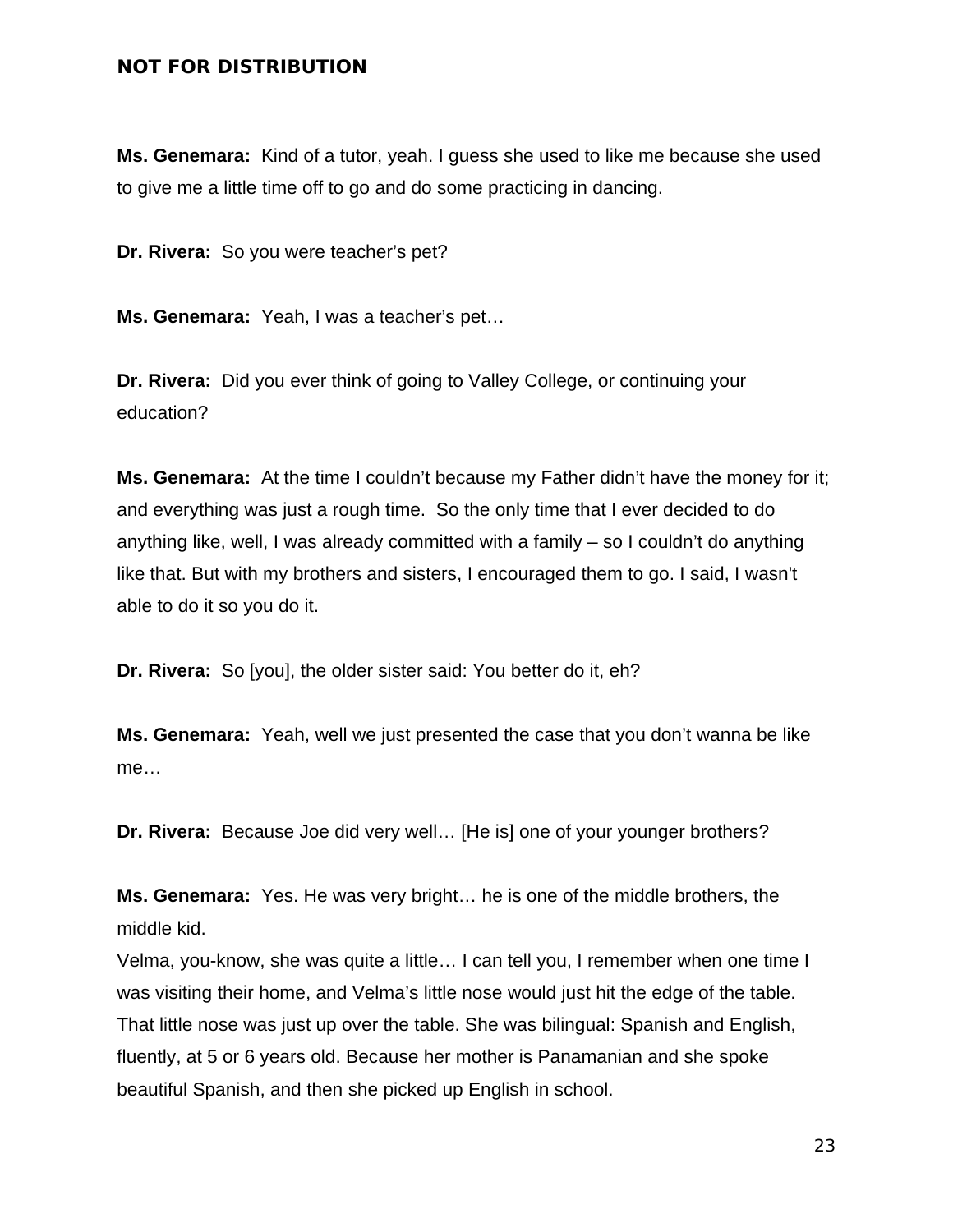But do you know that when she went to get a job she didn't want to speak Spanish. So she was having her mother tutor her to learn Spanish all over again. (Laughter)

**Dr. Rivera:** I remember Velma. Velma was one of our future leaders back in '85. But anyway, you also mentioned the flood, the 1938 flood – tell us about the flood?

**Ms. Genemara:** Well, we never encountered such rain, it was terrible.

**Dr. Rivera:** It was February or March when we had the flood?

**Ms. Genemara:** Right around there, I could look up the date.

**Dr. Rivera:** 1938? How old were you?

**Ms. Genemara:** I was 14 or 15. That's when we were living close to Ernie's family home, and Margarita Gomez was living across the street from us. We were the second house from the end, and she was the first house on the corner… We were all surprised because we had never had that much water; and then, we had an open canal in front of the house. It didn't have a cover, it was just open with water coming down, maybe from the ice place, I don't know. Anyway, it was coming from the east side of Colton. I remember that it rained, and it rained, and it rained. The police came over and told us if it doesn't quit raining in the next hour, or so, everybody has to evacuate – you'll have to find relatives, or whatever, and go to a higher ground. Well, it just so happened that it quit.

**Dr. Rivera:** How [close] did the waters get to the neighborhood?

Ms. Genemara: Up to 10<sup>th</sup> Street.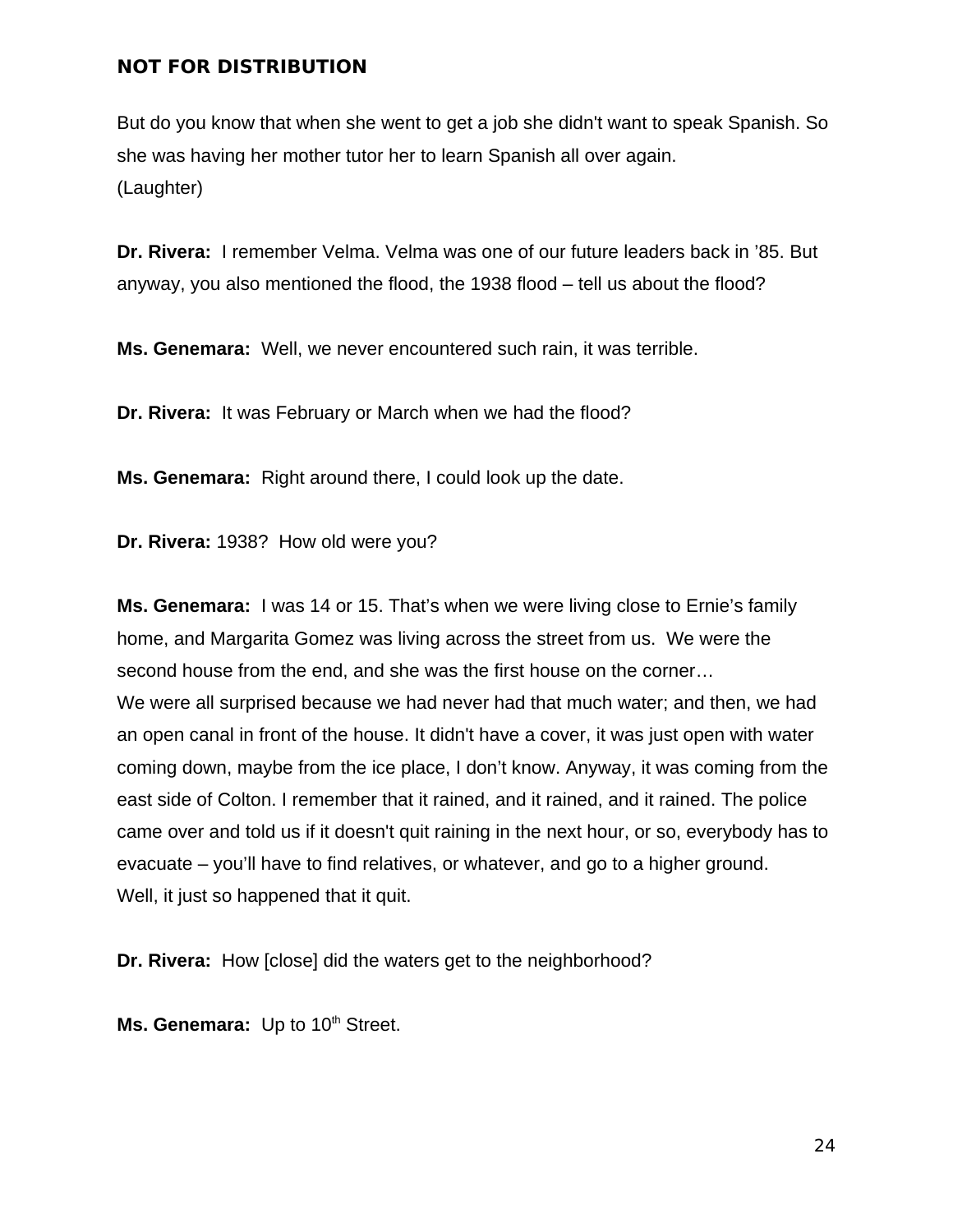**Dr. Rivera:** Up to 10<sup>th</sup> Street? That was a lot of water.

**Ms. Genemara:** And of course, it took the railroad and the PFE. All those railroad tracks were mangled up. People actually died in that because they didn't realize that that rushing water through the Santa Ana River was so bad.

**Dr. Rivera:** Well, in 1938 the flood did damage to the PFE, Pacific Food Express, and its (inaudible) was on  $10<sup>th</sup>$  Street. Did it affect the park?

**Ms. Genemara:** Which park?

**Dr. Rivera:** Veterans Park.

**Ms. Genemara:** The Veterans Park was not there at the time.

**Dr. Rivera:** It was just a field?

**Ms. Genemara:** It was just a field… it got flooded… it was part of the Santa Ana River at the time.

**Dr. Rivera:** [Did the water] also cover Congress Street?

**Ms. Genemara:** Yeah… but it was nothing there yet. Remember those projects that were built there next to the park?

**Dr. Rivera:** Yes.

**Ms. Genemara:** Those weren't there until after 1938. But very few things were [built] towards the river. Those projects were built during the 40's, after the flood.

**Dr. Rivera:** But the flood did a lot of damage to South Colton.

25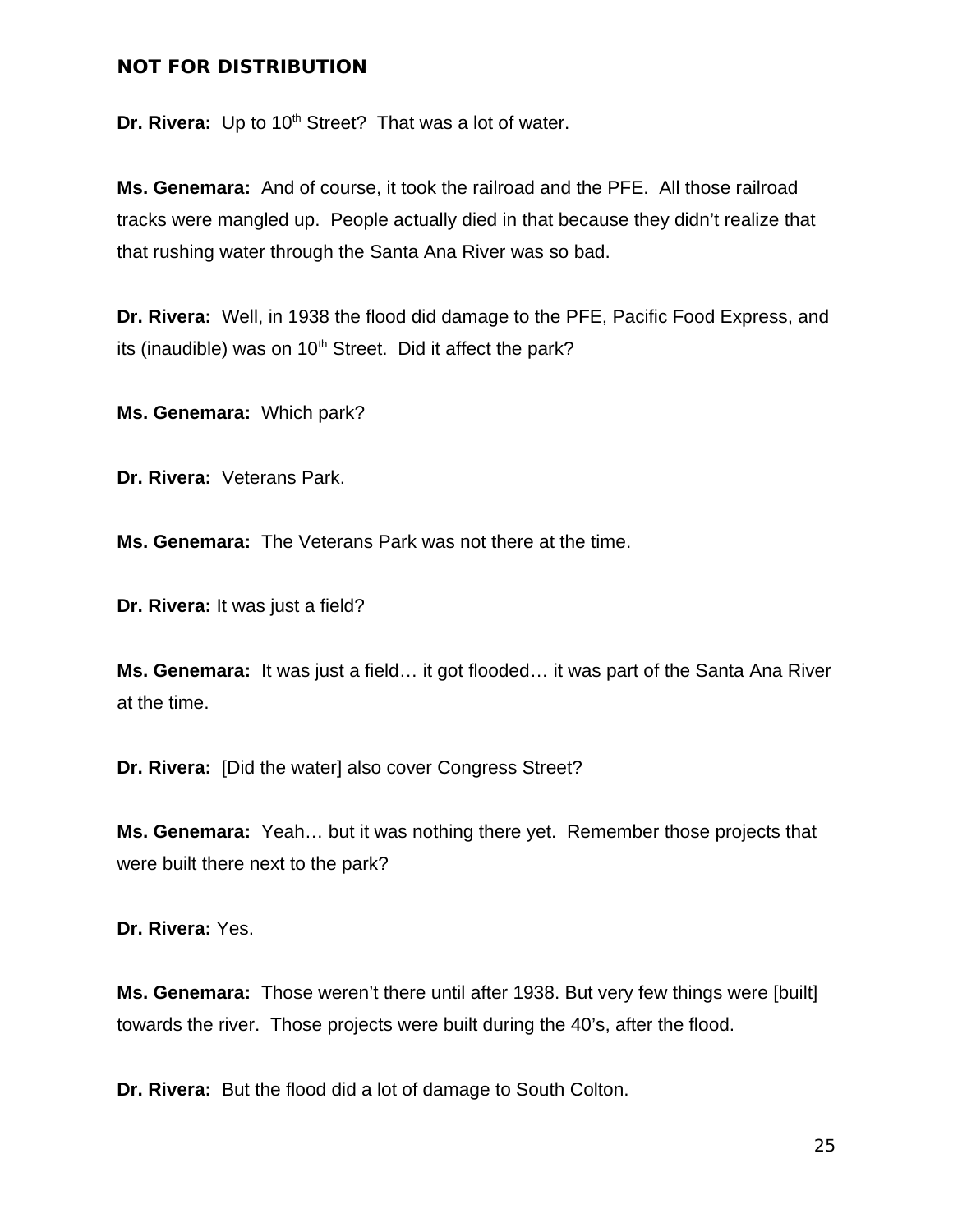Ms. Genemara: Over there from 10<sup>th</sup> Street on down... it really tore it up.

**Dr. Rivera:**  $10^{th}$ ,  $11^{th}$ , and  $12^{th}$  Street, and then you have the river.

**Ms. Genemara:** My brother, Tony, had taken some pictures with a little Kodak camera. In those days, you could buy a little tiny camera. A picture collector was given some pictures of the flood, and I'm hoping she will feature them in one of her collections of the 1938 flood.

**Dr. Rivera:** Yeah, I've heard about that but I've never…

**Ms. Genemara:** Have you ever attended the Heritage… in San Bernardino?

**Dr. Rivera:** No, but I will… Let me ask you another question: You said that your Dad was involved with the Progresistas?

**Ms. Genemara:** Yeah.

**Dr. Rivera:** Who were some of the leaders in Colton that you remember?

**Ms. Genemara:** Well, I know that Joe Saldaña was one…

**Dr. Rivera:** Joe Saldaña, okay. [That's] a large family.

**Ms. Genemara:** Pete Luque, Sr., and that's about all that I remember because I wasn't very involved in the politics of Colton.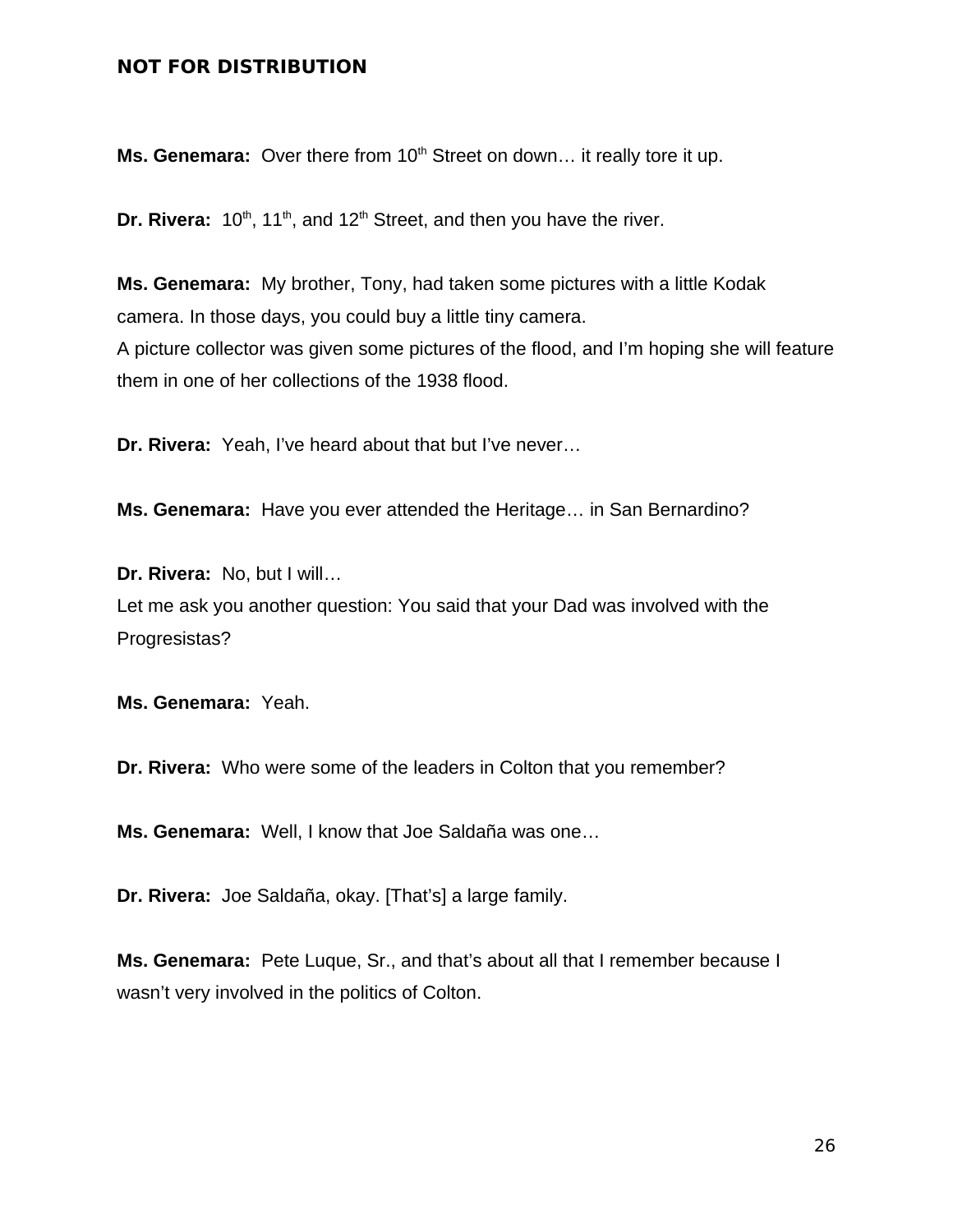**Dr. Rivera:** You mentioned that you did some recreation or entertained yourself by going to the movies or the theatre. You mentioned there was seating for Mexicans and seating for Anglos, tell me about that?

**Ms. Genemara:** Well, we knew our place, let's put it that way. We never contested that. We knew that when we went to [the theatre], we [would] just sit where they told us to sit. We didn't fight it or anything.

**Dr. Rivera:** Was this at both theatres?

**Ms. Genemara:** Both.

**Dr. Rivera:** You also mentioned the swimming pool; and that you were lucky that you had the Caldera swimming pool because you were not allowed to go into the other pool on the north side.

**Ms. Genemara:** Yeah – that happened a lot; but we were content with our pool because they kept it so nice and neat. Caldera used to hire [some] boys who were about the age of 17 or 18 to clean – you-know how the moss [develops] around the pool. It was a big pool. They would clean it on Fridays and fill it up overnight, and on Saturdays it was all nice and crisp…

When we were living on 'L' Street (inaudible) we lived across from the Caldera family. They all knew how to swim – they were very good swimmers.

I went to school with Trini Caldera, he was my age, and he's the one who used to own Trini's Bar.

**Dr. Rivera:** Yes, in San Bernardino…

**Ms. Genemara:** He served time in Mexico for a while, but I don't know for what.

**Dr. Rivera:** In looking back, what's different now? How has life changed in Colton?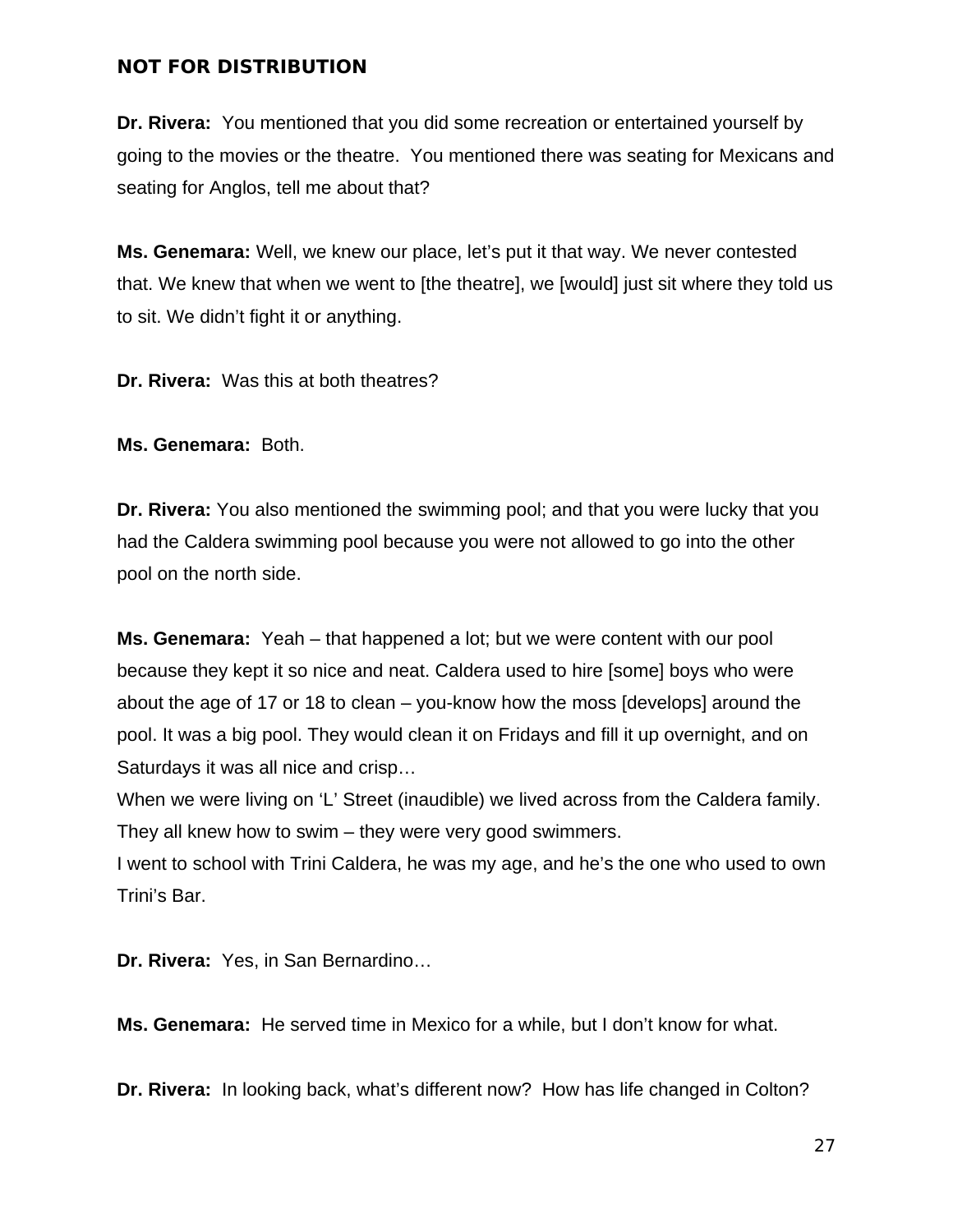**Ms. Genemara:** Insecurity… being out at night. In those days you used to go up and down the streets in little groups, families just walking up and down [the street] in the evenings in the Summer time. Now, you don't feel free to do that because you don't know what's out there. It's just insecurity—to me. I don't go out at night and I don't drive at night anymore. I used to be a driver; I used to go down to Mexico and take people down there shopping – I don't do that [anymore] because of the bad elements out there…

**Dr. Rivera:** You mentioned when you were growing up, you were in South Colton, and you felt very, very safe.

I remember South Colton was self-sufficient: you-know, we had our own stores, we had our own church, we had our own schools, we had our own restaurants, and we had our own sports activities. So it was kind of a self-contained, safe-city wasn't it?

**Ms. Genemara:** Yeah, we didn't desire anything else. We had enough with what was provided for us.

**Dr. Rivera:** So living in a segregated community, how did you feel about that? Or was there any feeling about them against us – or North Colton against South Colton?

**Ms. Genemara:** I think maybe at the time of the Pachuco era…

**Dr. Rivera:** The 40s, early 40s?

**Ms. Genemara:** Uh-huh. That was about the only time we started to get a little fearful about things that might happen because remember we had a great big war going on in the 40s with the sailors from Camp (inaudible) to Colton. The Pachucos from Colton were bad people… they were branded as trouble makers.

I think I have some literature on this…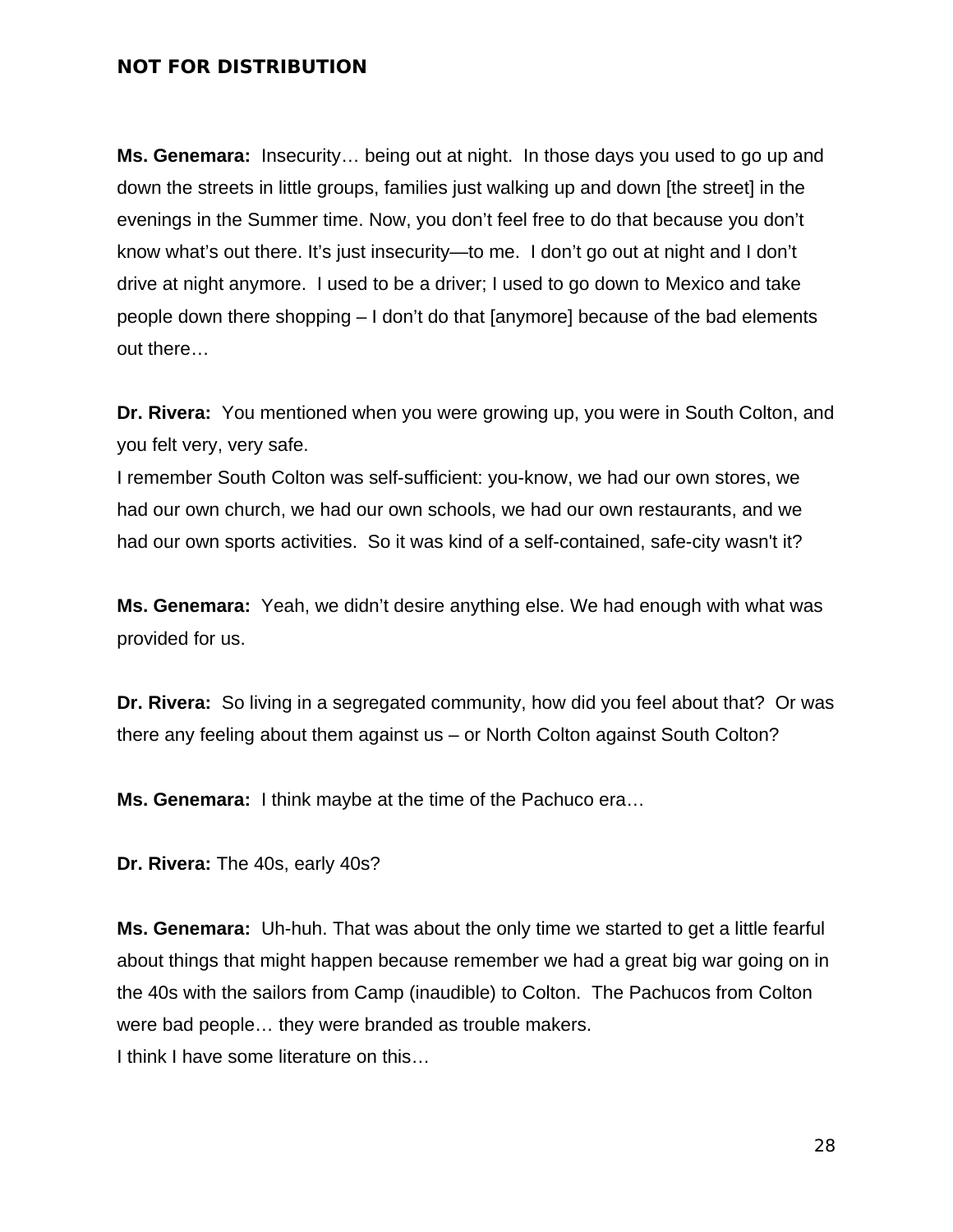**Dr. Rivera:** Did the City Council do anything? Or did the City of Colton interfere to try to keep the peace?

**Ms. Genemara:** I think it was just a one-time thing; and it got taken care of. I think the police came in – and we didn't have a big police force in Colton. Most of them were in North Colton and the [police] station was in North Colton.

But being that it [was war time,] and the Pachuco culture was coming up, I think they were mainly fighting over the girls.

**Dr. Rivera:** That has never stopped…

(Laughter)

**Ms. Genemara:** But I think that is what started the whole thing. The Pachuco girls were going with the sailors [or vice versa]… But I never really figured it out. [Anyway] that's when I began to feel a little unsafe.

Then, it stopped and [simmered] down – and that's it.

The only time I've been feeling uncomfortable is now because it seems everybody has a gun; and if you don't have a gun you're allowed to have one. You-know, it's not the gun that kills people – it's the person who kills or damages.

Other than that, in the area where I live right now, we're an international barrio. We have Jordanians, we have [Black] people, we have Mexicans, you name it… (inaudible).

**Dr. Rivera:** I think in Colton, most of the people that grew up in the 30s, 40s, 50s and 60s, I see the change that a lot of people moved out of [South] Colton and bought their house in North Colton.

**Ms. Genemara:** Well because by then they were selling to everybody. But to say that the cultures are getting along – we did get along.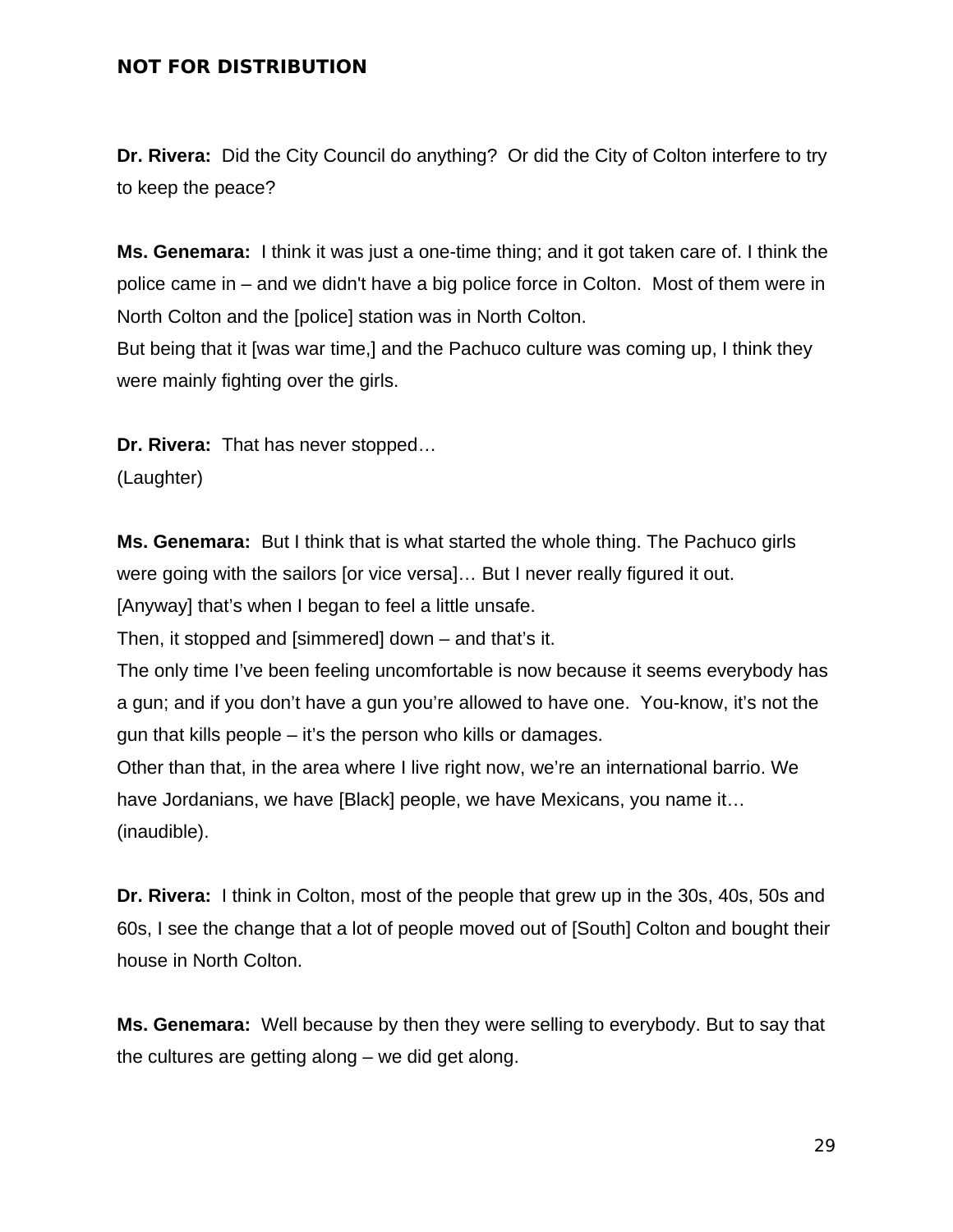**Dr. Rivera:** In South Colton?

**Ms. Genemara:** And even in North Colton. Because like you say, the people who are well-off did get out of Colton because they wanted to live in a new community. The newer generation was coming up and they also followed Anglos to the new communities.

(Inaudible)

I still remember the old families…

We used to sleep with our doors open. Nobody bothered you, nobody took anything from your house – nothing – it was just peaceful.

**Dr. Rivera:** It was safe and you trusted your neighbors.

Ramona, I think we've gone through all of our questions that we have here. Did I miss anything? Do you have any other points? Any additions to this? Tell me this, then: How did people earn a living in South Colton? Like your Dad, you said he worked for the cement plant, he worked for the PFE, and the family went to Hemet… Did other people follow the same thing because I know that we had a few who worked in citrus, picking oranges?

**Ms. Genemara:** My husband was an orange picker with Velasquez, he was one of their top pickers.

**Dr. Rivera:** He made a hundred boxes a day – he picked a hundred boxes…?

**Ms. Genemara:** He and his brother would compete with each other…

**Dr. Rivera:** The contractor was Mr. Velasquez – and he would pick up the crew?

**Ms. Genemara:** Or, Mr. Colunga.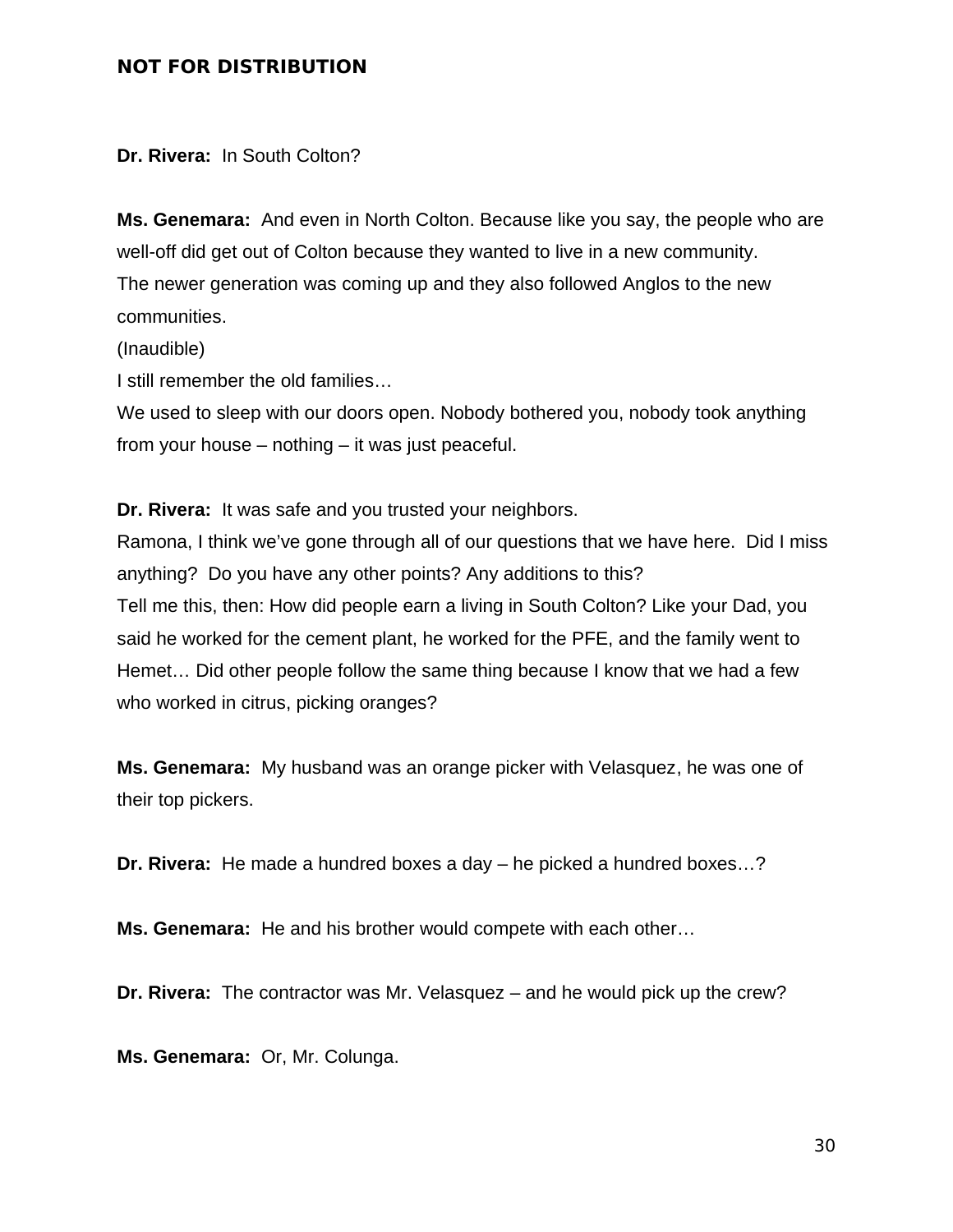**Dr. Rivera:** Juan Colunga. They would get their truck and pick up their crew from different parts of Colton; and then take them to the orchards. In the orchards they would have their sack and their clippers. They would wear Levi jackets so they wouldn't get scratched by the trees.

**Ms. Genemara:** We did have a lot of orange groves, which they eliminated because of the shopping centers that [were developed], and the new homes in the new neighborhoods.

So we've done away with a lot of our own agriculture.

**Dr. Rivera:** So your husband… a hundred boxes a day. You-know, I remember for lunch… we used to light a fire with the branches of the

orange trees. Then an hour later we'd have the *brasas* – and we used to put our tacos on top of them.

**Ms. Genemara:** Of course, in those days we didn't have [aluminum] foil.

**Dr. Rivera:** No, we put them on top of the coals. We had our bean tacos or bean tacos with eggs, or bean tacos with rice, or whatever.

**Ms. Genemara:** Or pork meat.

**Dr. Rivera:** Those were the days.

**Ms. Genemara:** That's about all I can tell you about the 30s, 40s and up to the 50s. My husband finished his last job, which was at the cement plant in Riverside. There was a Mr. Chema, I think that was his name, and he's the one that got him a job as a truck driver and a brick layer for Riverside Cement…

When my husband got into the service he became a truck driver, and his job was to drive one of the trucks [that carried the troops]…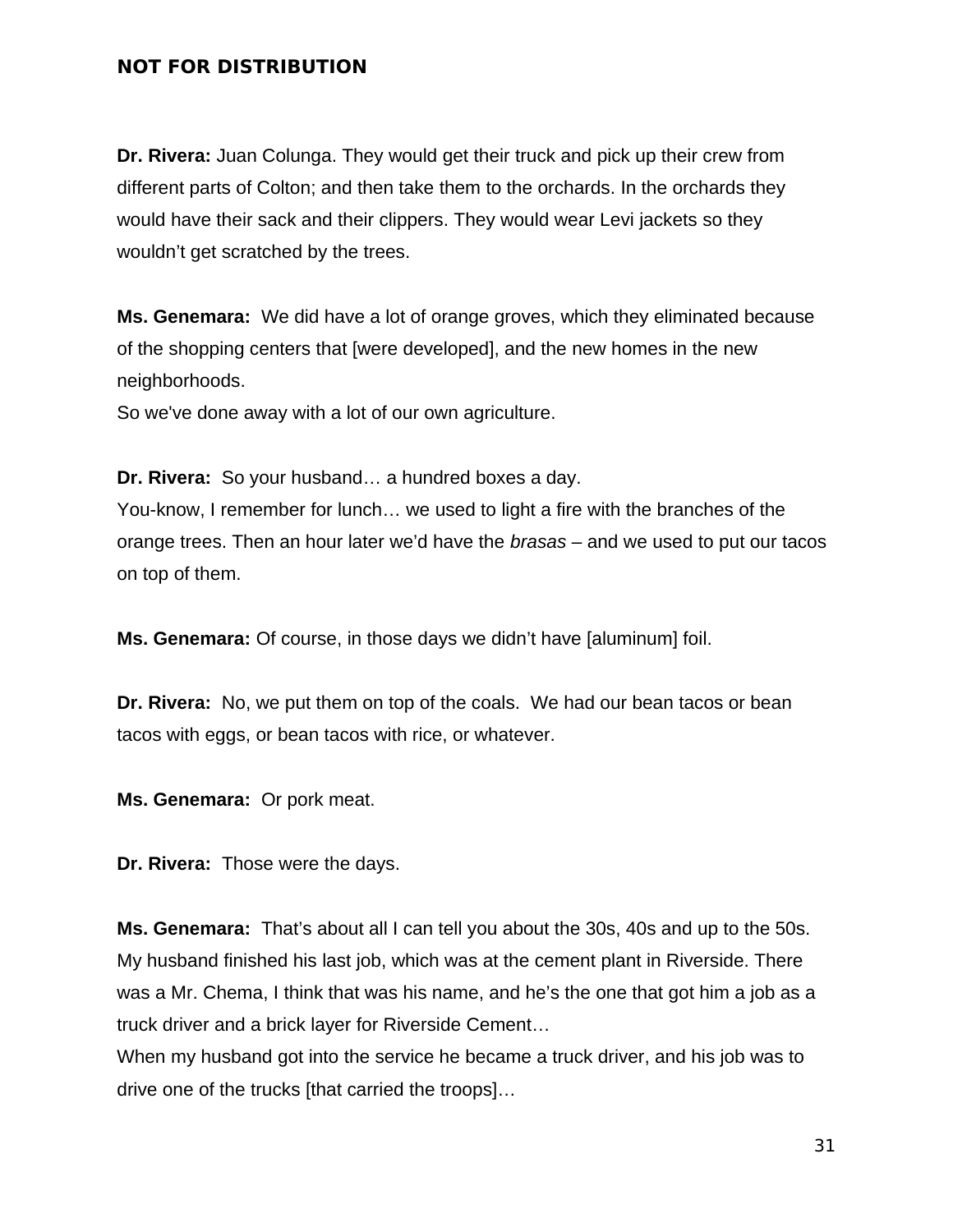**Dr. Rivera:** Where did he go overseas?

**Ms. Genemara:** He was in Germany; and he wound up in a French hospital because when they were moving around with the canon, they didn't hold it up enough… and one of those tripods cut his leg. It just bruised it, it didn't break it, but the bruise was [severe enough] that they took him to the hospital in France.

That's when the war ended, so he stayed over there for a [short] time and then he was shipped back to California.

**Dr. Rivera:** Thinking of your Mom, what good memories do you have of your Mom?

**Ms. Genemara:** My Mom was a very hard worker. Like I told you, she was very economical. If it hadn't been for my Mother we would have all starved. She could make anything out of any little thing… she kept us very well nourished. My Father never believed in junk food, no candy. He didn't want our teeth to get rotten. He'd give us a nickel and say: you either buy yourself a banana or an apple – and I don't want to hear that you went and bought candy.

**Dr. Rivera:** So your Mom kept the family together?

**Ms. Genemara:** If it weren't for my Mother, I don't think any of us would have survived.

(Laughter)

**Ms. Genemara:** It's been a rollercoaster with very pleasant memories.

**Dr. Rivera:** Well, Ramona, I thank you so much for being with us this afternoon.

**Ms. Genemara:** You probably get a mixture of other people's opinions… which is very good.